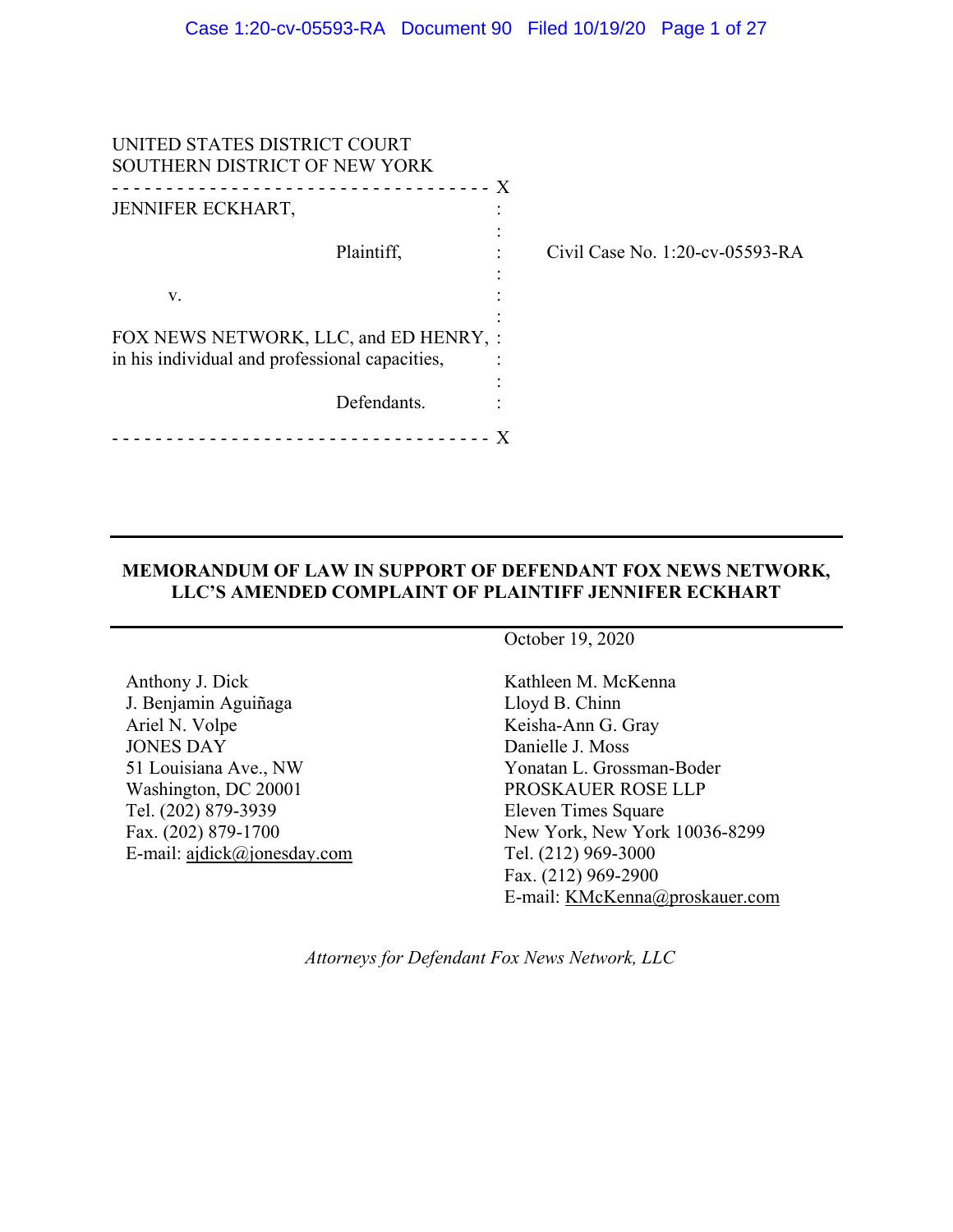# **TABLE OF CONTENTS**

# **Page**

|      | A.                                                           |                                                      |  |  |
|------|--------------------------------------------------------------|------------------------------------------------------|--|--|
|      | Β.                                                           |                                                      |  |  |
|      |                                                              |                                                      |  |  |
|      |                                                              |                                                      |  |  |
| Ι.   |                                                              |                                                      |  |  |
|      | $\mathsf{A}$ .                                               |                                                      |  |  |
|      | <b>B.</b>                                                    | Fox News Had No Reason to Know About Henry's Alleged |  |  |
|      | C.                                                           |                                                      |  |  |
| II.  |                                                              |                                                      |  |  |
| III. | Eckhart's Title VII Claims Are Barred For Failure to Exhaust |                                                      |  |  |
| IV.  |                                                              |                                                      |  |  |
| V.   |                                                              |                                                      |  |  |
|      |                                                              |                                                      |  |  |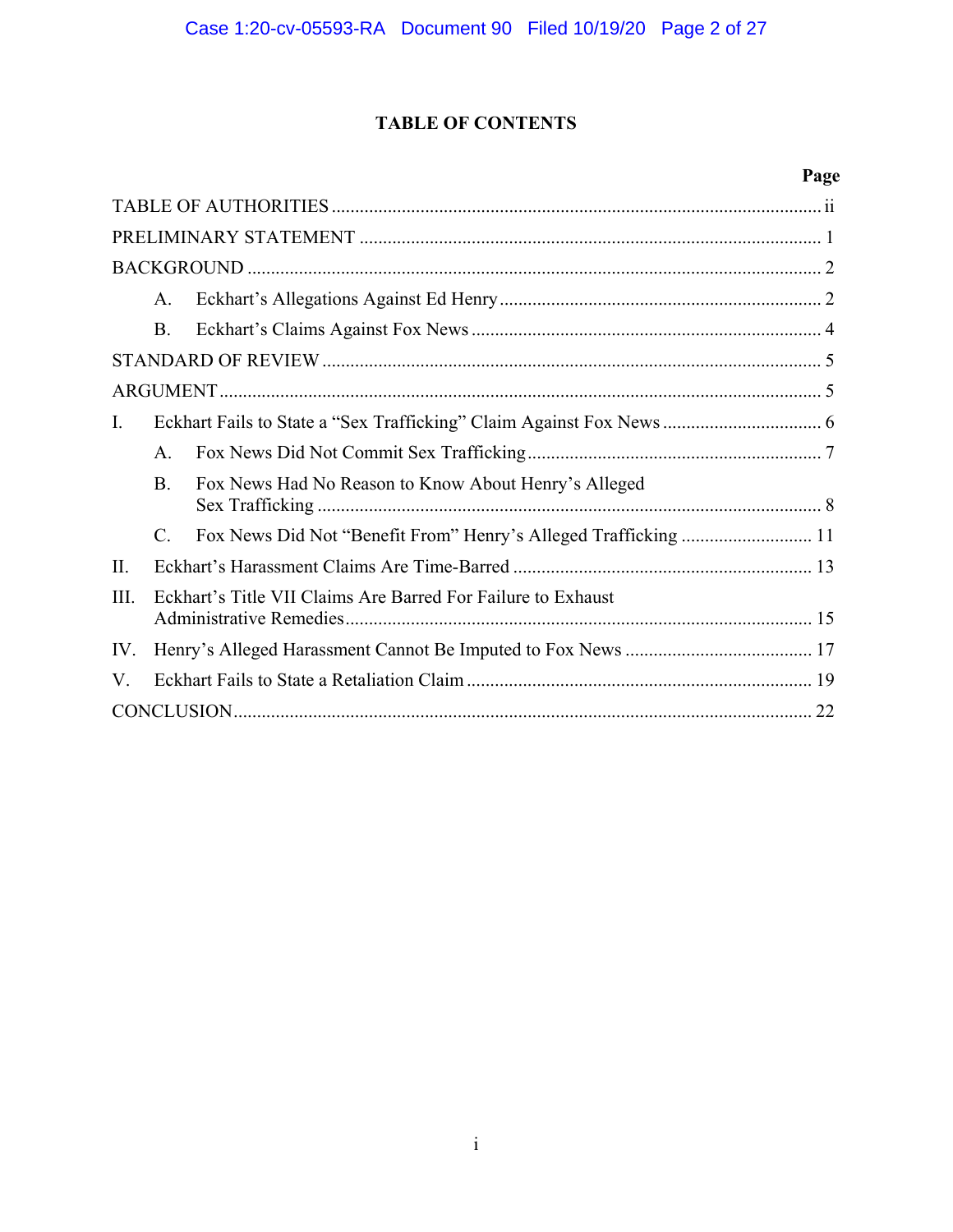# **TABLE OF AUTHORITIES**

| <b>CASES</b>                                                   |
|----------------------------------------------------------------|
| A.B. v. Hilton Worldwide Holdings Inc.,                        |
| Annunziata v. Int'l Bhd. of Elec. Workers Local Union $#363$ , |
| Ashcroft v. Iqbal,                                             |
| Bell Atl. Corp. v. Twombly,                                    |
| Benzinger v. Lukoil Pan Americas, LLC,                         |
| Corley v. City of N.Y.,                                        |
| Davis-Bell v. Columbia Univ.,                                  |
| Doe 4 v. Red Roof Inns, Inc.,                                  |
| Doe v. City of $N.Y.,$                                         |
| Doe v. Guthrie Clinic, Ltd.,                                   |
| Erasmus v. Deutsche Bank Ams. Holding Corp.,                   |
| Evert v. Wyo. Cnty. Cmty. Health Sys.,                         |
| Fernandez v. Windmill Distrib. Co.,                            |
| Flaherty v. Metromail Corp.,                                   |
| Garcia v. Coll. of Staten Island,                              |
| Geiss v. Weinstein Co. Holdings LLC,                           |
| Gibb v. Tapestry, Inc.,                                        |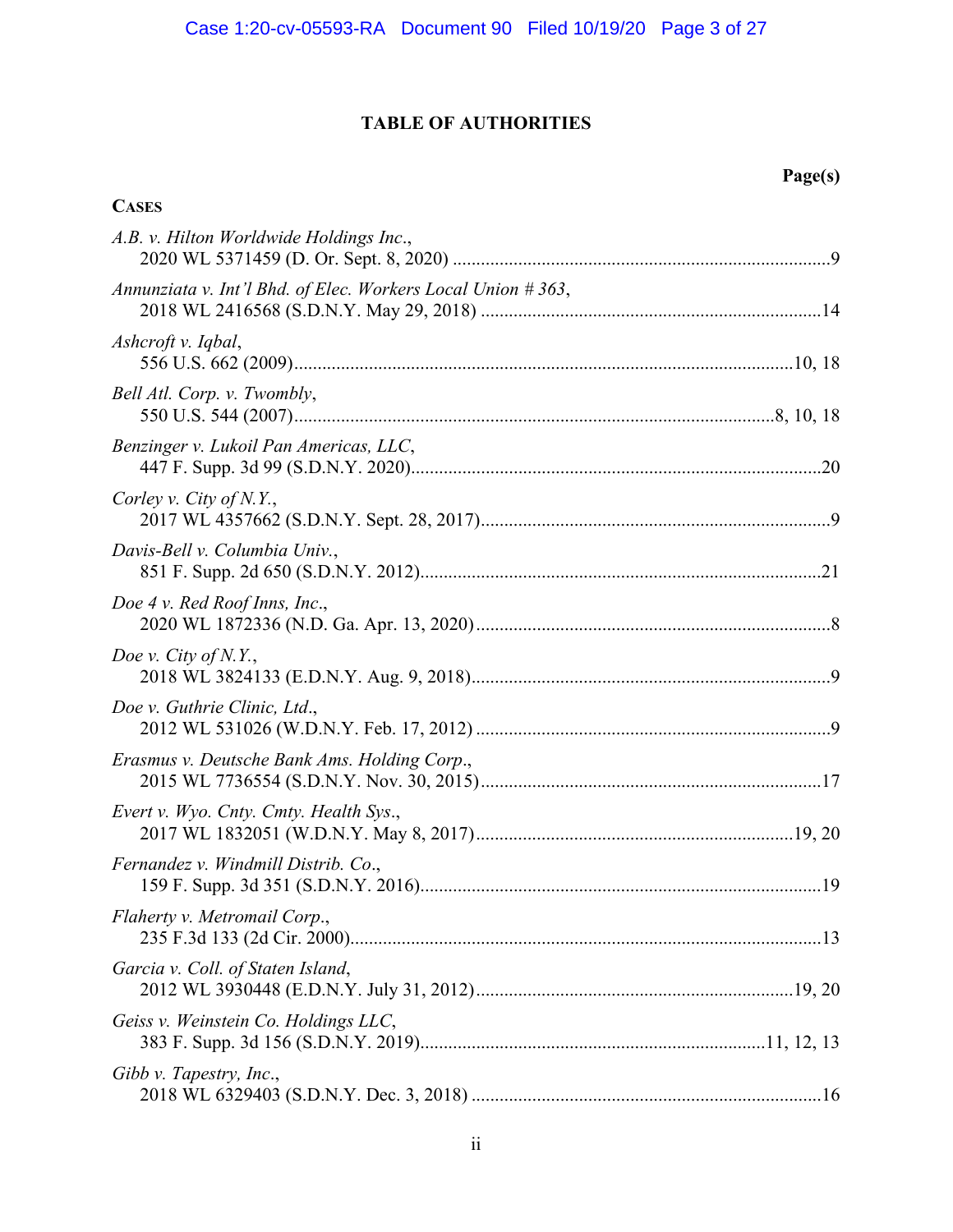# **TABLE OF AUTHORITIES**

# (continued)

| Hardy v. Lewis Gale Med. Ctr., LLC,        |
|--------------------------------------------|
| In re Citigroup Erisa Litig.,              |
| J. B. v. G6 Hosp. LLC,                     |
| Martini v. Fed. Nat'l. Mortg. Ass'n,       |
| McGullam v. Cedar Graphics, Inc.,          |
| McGullam v. Cedar Graphics, Inc.,          |
| Medina v. Waste Connections of N.Y., Inc., |
| Noble v. Weinstein,                        |
| OffWhite Prods., LLC v. Off-White LLC,     |
| PBGC v. Morgan Stanley Inv. Mgmt. Inc.,    |
| Ramirez v. Michael Cetta Inc.,             |
| Ricchio v. McLean,                         |
| Scott-Robinson v. City of N.Y.,            |
| Sotomayor v. City of N.Y.,                 |
| Taylor v. City of N.Y.,                    |
| Thea v. Kleinhandler,                      |
| United States v. Afyare,                   |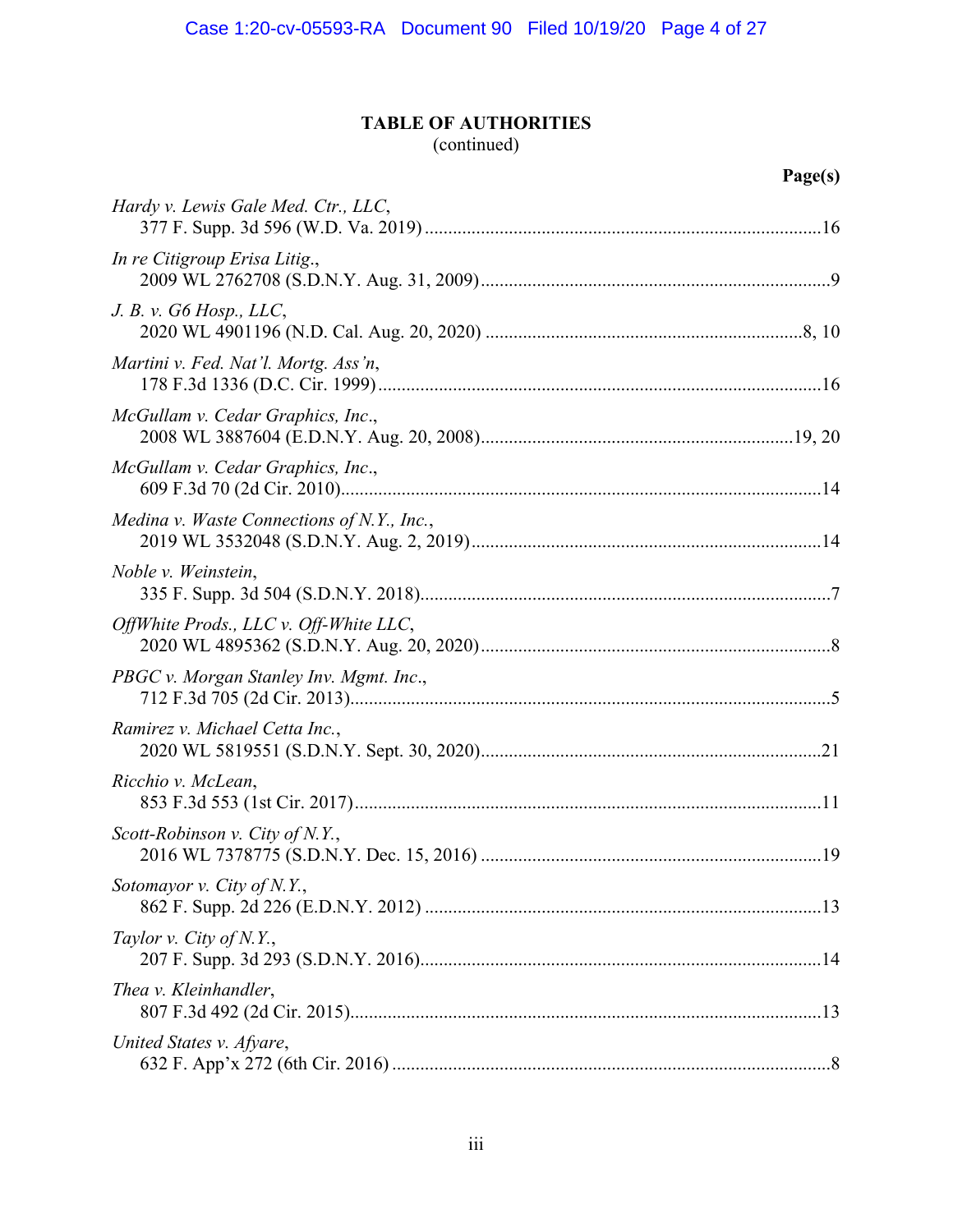# **TABLE OF AUTHORITIES**

(continued)

|                          | Page(s) |
|--------------------------|---------|
| Varga v. Gen. Elec. Co., |         |
| Wilcox v. Cornell Univ., |         |
| Zakrzewska v. New Sch.,  |         |
| <b>STATUTES</b>          |         |
|                          |         |
|                          |         |
|                          |         |
| <b>OTHER AUTHORITIES</b> |         |
|                          |         |
|                          |         |
|                          |         |
|                          |         |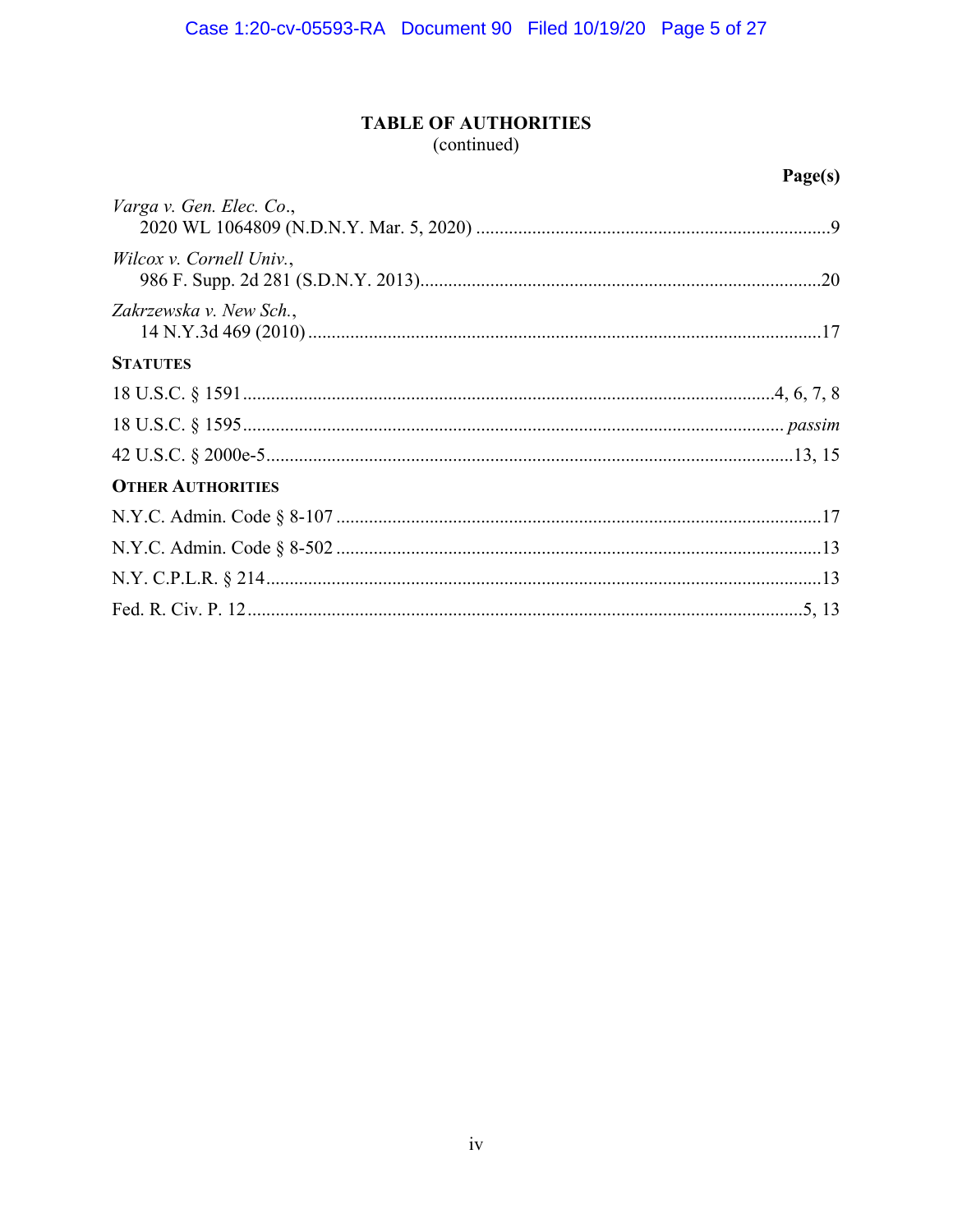## **PRELIMINARY STATEMENT**

 Fox News cannot be held liable for Ed Henry's alleged misconduct against Plaintiff Jennifer Eckhart because the company did not engage in any wrongdoing. As soon as the company learned of the allegations, it immediately investigated and then terminated Henry within days. Eckhart does not allege any facts to suggest that Fox News had any prior knowledge of Henry's alleged abuse, or even that the company could have known. Accordingly, her claims against Fox News must be dismissed.

 Eckhart's primary theory, and her only valid hook for federal jurisdiction, is that Fox News violated the federal law against "sex trafficking" by employing Henry at the time he allegedly abused her. That claim is meritless. To hold the company liable for sex trafficking, Eckhart would need to show that the company was on notice that Henry was coercing her into commercial sex acts, and that the company benefited from that crime. But she does not allege any facts whatsoever to support either of those outlandish claims.

 Eckhart also asserts harassment claims under Title VII and state and city law, but those claims are time-barred and equally meritless. The statute of limitations under Title VII is 300 days, and under New York state and city law it is three years. But the last acts of unlawful harassment that Eckhart alleges occurred in early 2017, and she did not file her claims until July 2020.

 In any event, Eckhart's remaining claims would fail even if they were timely filed. Fox News cannot be held liable for harassment or a hostile work environment because Henry was not Eckhart's supervisor and the company had no reason to know about his misconduct against her. And Eckhart cannot state a claim for "retaliation" because she does not allege that she suffered any adverse action as a penalty for opposing unlawful discrimination.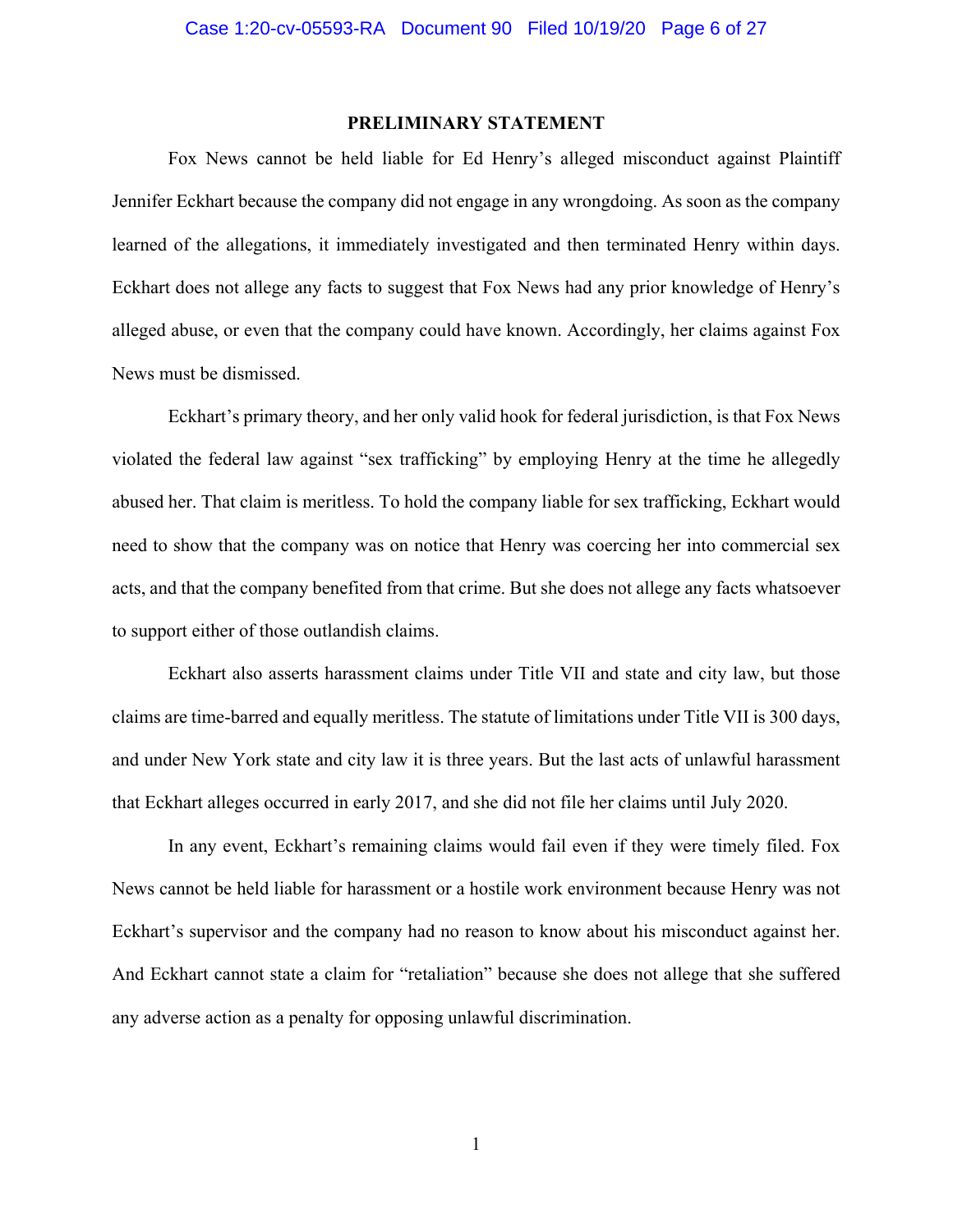#### **BACKGROUND**

#### **A. Eckhart's Allegations Against Ed Henry**

 Eckhart worked for Fox News in its New York City offices beginning in January 2013. Dkt. 78 ¶¶ 9, 11. She alleges that she was unhappy with her job because she was required to "perform a variety of humiliating tasks" and was "belittled and mistreated" by the host of the show that she worked for on the Fox Business Network. *Id*. ¶¶ 13–15.

 On June 12, 2020, Fox News gave Eckhart two weeks' notice that her job would be terminated. *Id*. ¶ 74. Thirteen days later, she told the company for the first time that she had been sexually harassed and abused years earlier by Ed Henry, who was then a Fox News correspondent based in Washington, DC. *Id*. ¶ 75. She alleged that they began a sexual relationship in 2014, which culminated in a violent rape in his hotel room in early 2017. *Id.* ¶¶ 20–41, 47–62, 75. In response to her allegations, Fox News immediately retained an outside law firm to conduct an independent investigation. *Id*. ¶ 75. Less than a week later, after receiving the preliminary results of the investigation, Fox News terminated Henry's employment. *Id*. ¶ 76.

 According to Eckhart's allegations, she had three clandestine sexual encounters with Henry beginning in 2014. Although she did not work with him (he worked on a different show, on a different network, in a different city), they met when he began "following [her] on Twitter" and sending her flirtatious messages. *Id*. ¶¶ 19–20. She eventually agreed to meet him for a drink at his hotel while he was in town for work. *Id*. ¶¶ 28–29. Although she did not want to go out with him, she "felt pressured" to do so because of his "powerful" position at the company. *Id*. ¶¶ 27. When he asked her back to his hotel room, she agreed because she "was fearful of the repercussions of refusing." *Id*. ¶ 31. And then, "fearing that her career would be over if she refused," she "relented and had sexual intercourse with him." *Id*. ¶ 32.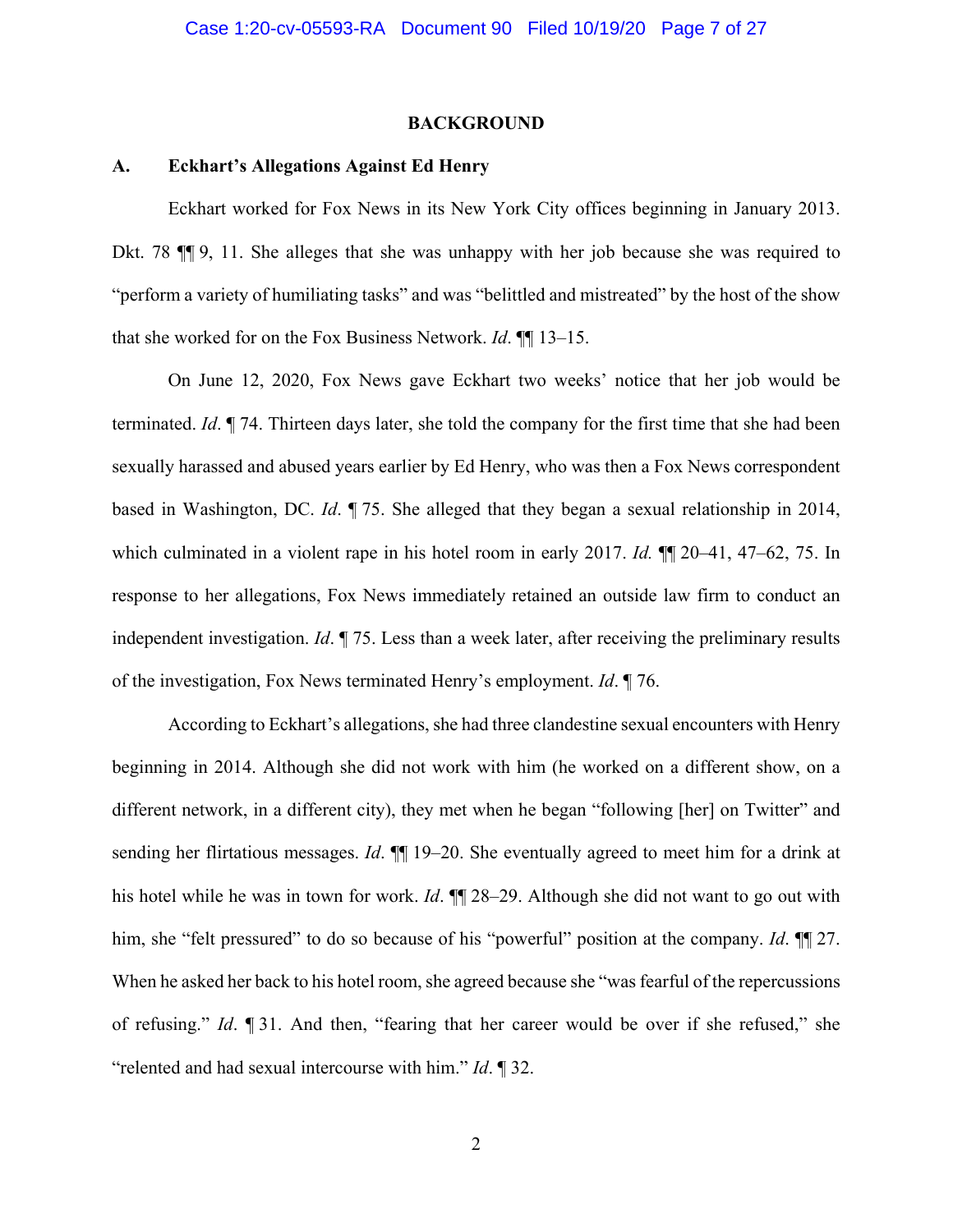## Case 1:20-cv-05593-RA Document 90 Filed 10/19/20 Page 8 of 27

 In September 2015, when Henry was visiting the New York office, Eckhart acceded to his request to "remove her underwear while at work . . . and put them in an envelope for him." *Id*. ¶¶ 35–36. After he picked up the envelope, she agreed to meet him in a guest office on the 17th floor. *Id*. ¶ 37. Once there, she alleges that he sexually assaulted her by "subjecting her to forceful and unwanted kissing" and "physically forc[ing] her to perform oral sex on him." *Id*. ¶ 39.

 At some point around Valentine's Day in 2017, Eckhart alleges that Henry sent her a series of graphic messages regarding bondage-related sex practices and asked her to meet him for a drink at a New York restaurant. *Id*. ¶¶ 50–54. At the restaurant, he told her that he was getting "his very own show" on the Fox News Channel, which made her "even more intimidated." *Id*. ¶¶ 54–55. Eckhart then agreed to accompany him to his hotel room to "discuss her career." *Id*. ¶ 56. Once she entered the hotel room, however, she "never could have imagined what would happen next." *Id*. ¶ 57. Henry "forced himself upon [her]," "forcefully ripped off her clothing," and "applied metal handcuffs to [her] wrists." *Id*. ¶ 58. He then began photographing her, ignored her pleas for him to stop, and "proceeded to forcefully rape [her]." *Id*. ¶¶ 60–61.

 After the alleged rape in early 2017, Eckhart does not allege that Henry committed any other sexual misconduct against her. A year and a half later, after he saw her in the New York office in October 2018, he e-mailed her to ask, "Why'd you turn away today?" *Id*. ¶ 68. On another occasion, he sent her a message saying, "YO!" *Id*. ¶ 69. And another time, he texted her "an image of a football player doing 'the Heisman pose.'" *Id*. ¶ 70.

 Based on these allegations, Eckhart filed suit against Henry and Fox News in July 2020. She also filed a charge with the EEOC, *id*. ¶ 4, which issued a right-to-sue letter on September 15. *Id.* Eckhart amended her complaint to add claims of discrimination and retaliation under Title VII. *Id.* ¶¶ 99–109.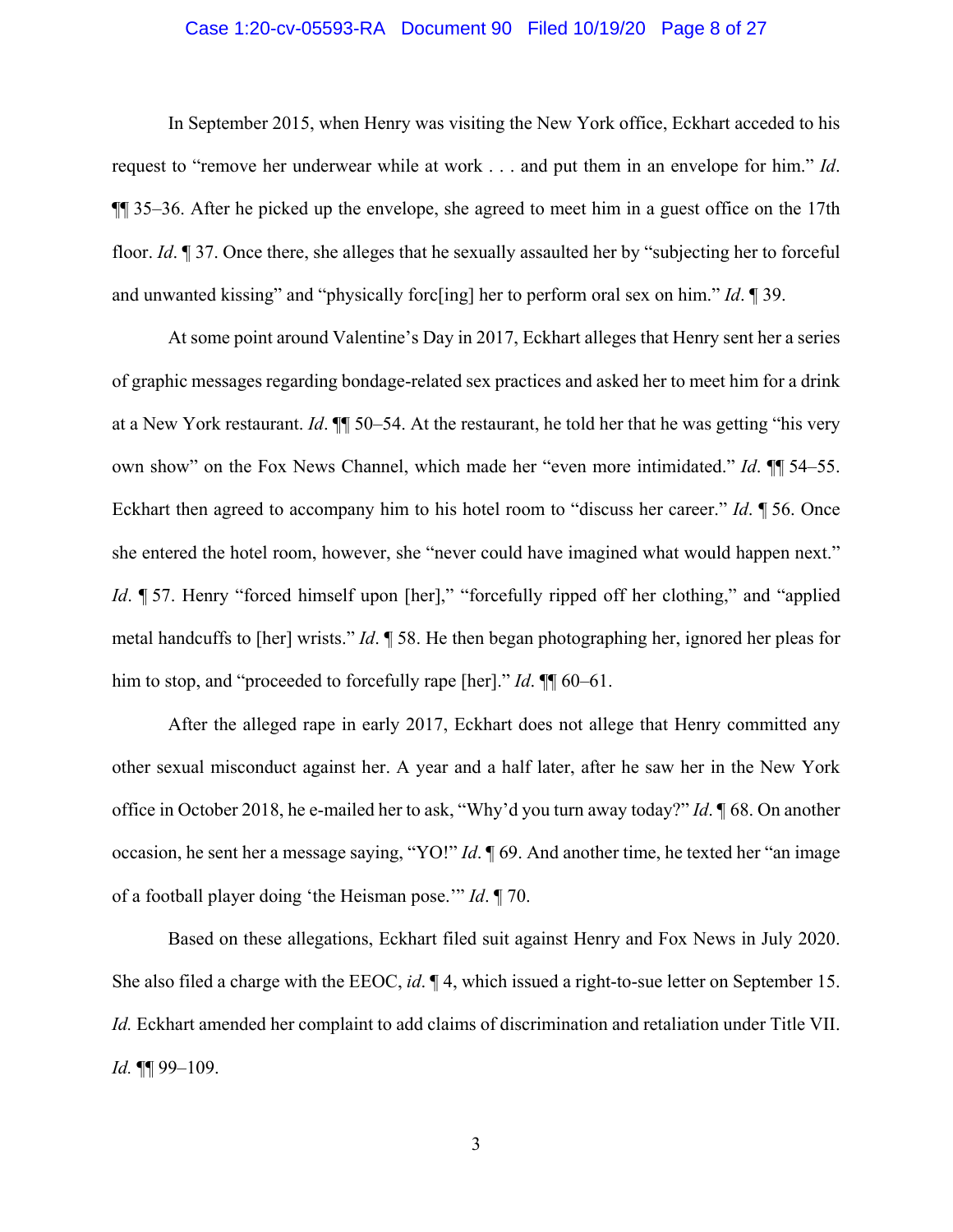## **B. Eckhart's Claims Against Fox News**

 Eckhart asserts three types of claims against Fox News. *First*, she claims that Fox News is liable for "sex-trafficking" under 18 U.S.C. §1591(a). She contends that Henry committed a federal sex-trafficking offense by "enticing [her] to his hotel room based on the false pretense that he would discuss and aid her career progression," and then "engag[ing] in sexual acts with [her] in his hotel room without her consent." Dkt. 78  $\P$  87–89. She does not allege that Fox News knew about this crime, or knew that Henry had ever engaged in any type of violent sex act. But she claims that Fox News is liable because it benefited from participating in a "venture" with Henry by employing him. *Id*. ¶ 91. According to the complaint, "Fox News benefited from its involvement in the venture because it allowed Mr. Henry to continue to appear on Fox News and co-anchor shows, which resulted in Fox News continuing to make money." *Id*. ¶ 96.

*Second*, Eckhart asserts identical claims of harassment and hostile work environment under Title VII, as well as the New York State Human Rights Law (NYSHRL) and the New York City Human Rights Law (NYCHRL). Based on Henry's alleged conduct, she alleges that Fox News "subject[ed] [her] to disparate treatment based upon [her] gender, including . . . subjecting [her] to sexual assault and/or harassment and a hostile work environment." *Id*. ¶¶ 111, 126.

*Third*, Eckhart asserts claims of retaliation under Title VII, the NYSHRL, and the NYCHRL. She does not allege that she ever complained about sexual misconduct in the workplace until after Fox News fired her in June 2020. *Id*. ¶¶ 72–74. Instead, she claims that the company fired her because she complained about a general "toxic work environment" in February 2020. *Id*. ¶ 72. She also claims that, after she was fired and made her allegations against Henry, the company "retaliat[ed]" against her by terminating Henry and announcing the decision without telling her first, so that "she was left to learn of this decision from the media and Twitter." *Id*. ¶¶ 81, 83. She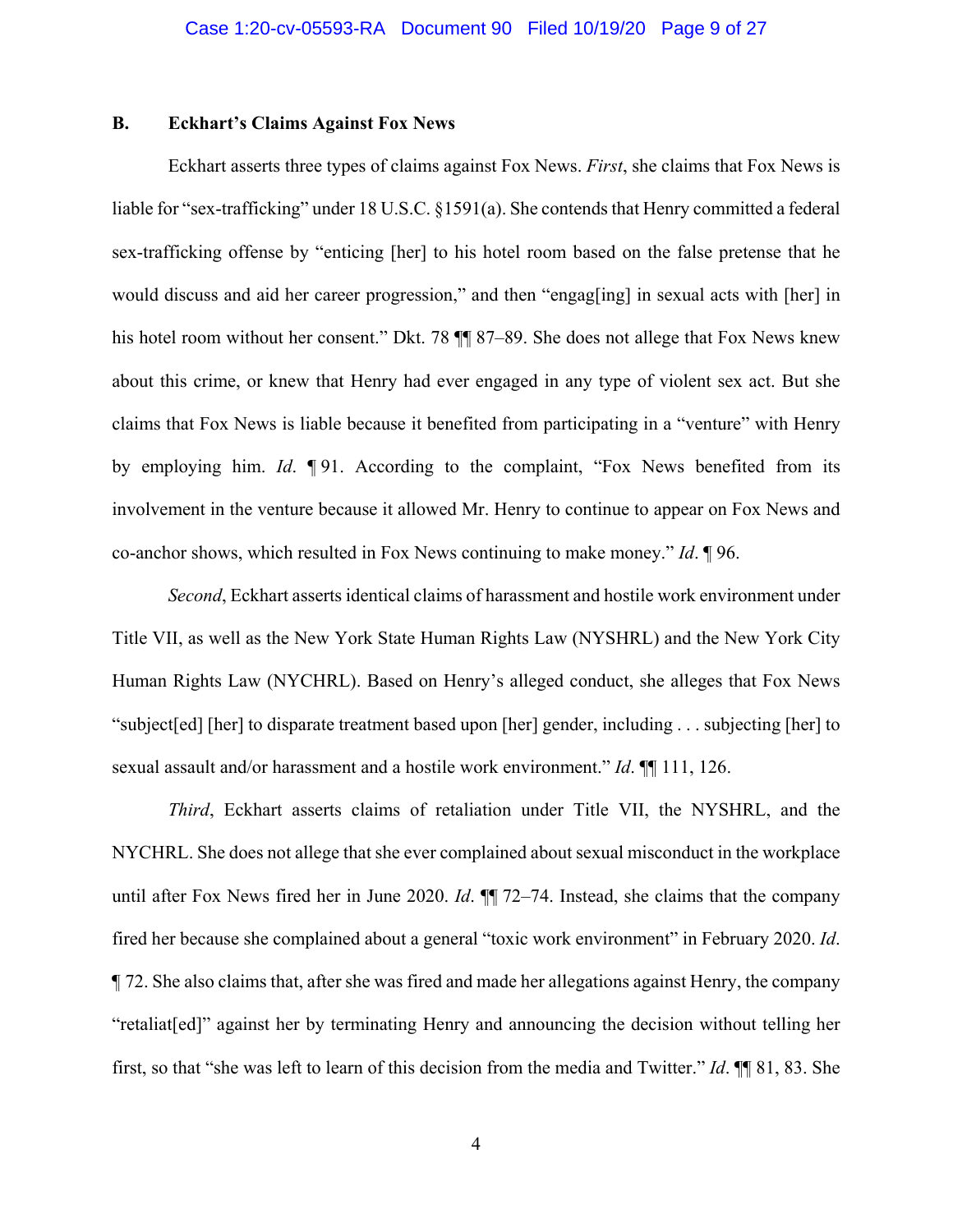## Case 1:20-cv-05593-RA Document 90 Filed 10/19/20 Page 10 of 27

does not explain how terminating Henry and announcing the decision—as any responsible company would have done—constitutes unlawful "retaliation" against her.

#### **STANDARD OF REVIEW**

 On a motion to dismiss under Rule 12(b)(6), the court must assume the truth of Eckhart's factual allegations, but not her legal conclusions. To state a valid claim, she cannot rely on mere conclusory assertions, but instead must allege "concrete" facts that make her claims "plausible." *See PBGC v. Morgan Stanley Inv. Mgmt. Inc*., 712 F.3d 705, 719 (2d Cir. 2013).

## **ARGUMENT**

 All of Eckhart's claims against Fox News fail as a matter of law. *First*, her "sex trafficking" claim borders on frivolous. Even assuming that Henry committed a federal sex-trafficking crime by coercing her into a "commercial sex act," she does not allege any facts to show that Fox News "knowingly" participated in the crime. Nor does she allege facts to show that the company "should have known" that Henry would coerce her into a commercial sex act. Nor does she plausibly allege that the company derived any benefit from the crime.

*Second*, Eckhart's harassment claims are time-barred. The filing period is 300 days under Title VII, and three years under the NYSHRL and the NYCHRL. But the last act of unlawful harassment that she alleges occurred around Valentine's Day in 2017, and she did not file her claims until the summer of 2020. That is several months too late.

*Third*, even if Eckhart's harassment claims were timely, Henry's alleged conduct cannot be imputed to Fox News. Henry was not her supervisor, the company did not know about his misconduct against her, and she alleges no facts to suggest that the company *should* have known.

*Finally*, Eckhart fails to state a retaliation claim because she does not allege that she reported any unlawful discriminatory conduct until *after* she was fired. Although she claims that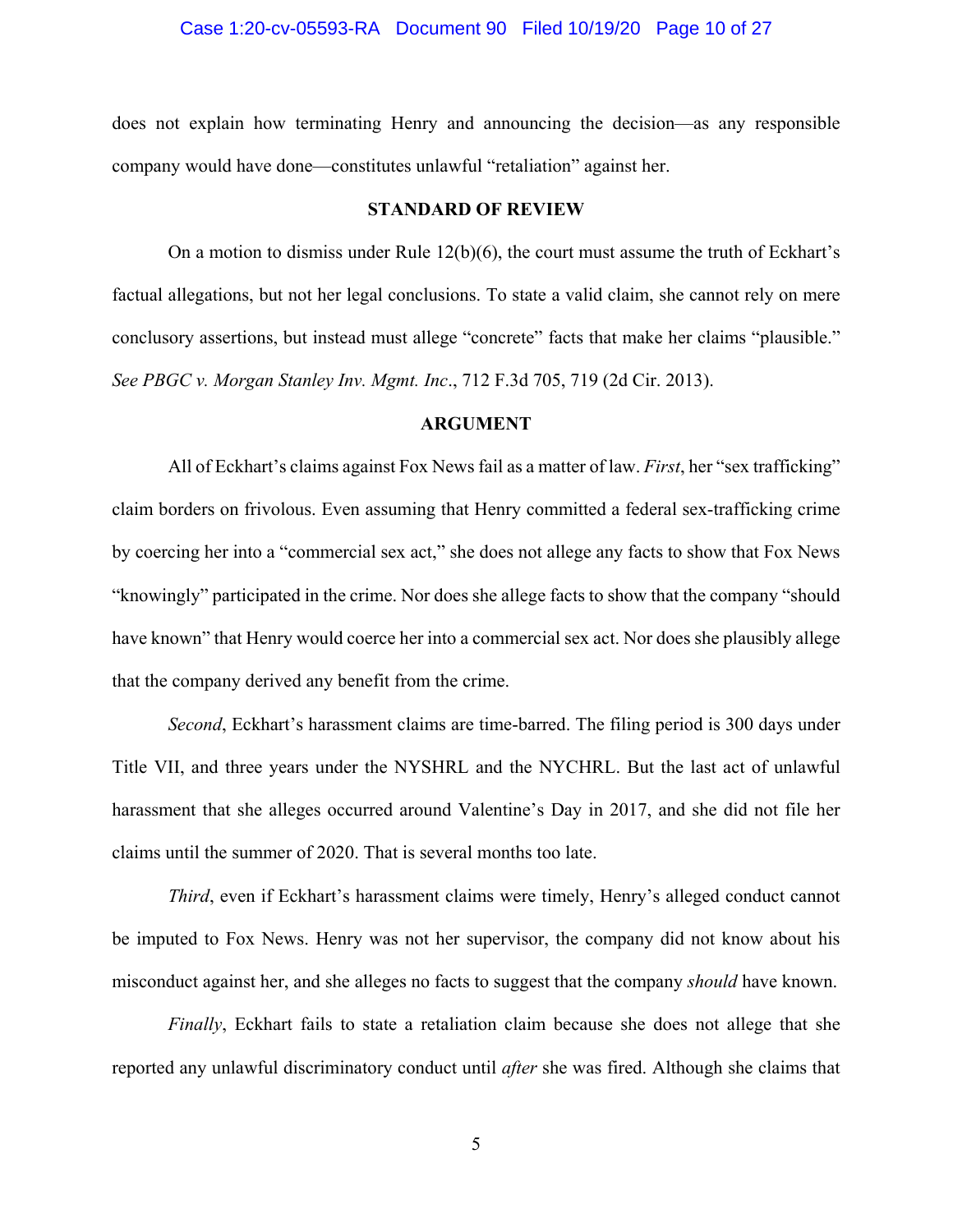## Case 1:20-cv-05593-RA Document 90 Filed 10/19/20 Page 11 of 27

the company "retaliated" against her by terminating Henry and announcing the decision without telling her first, that benign activity does not rise to the level of unlawful retaliation.

## **I. Eckhart Fails to State a "Sex Trafficking" Claim Against Fox News**

 Eckhart asserts a claim against Fox News under 18 U.S.C. § 1595(a), which provides a civil cause of action for victims of sex-trafficking. Under federal law, a person is guilty of a sextrafficking crime if he "entices" another person with knowledge or reckless disregard of the fact that "force, threats of force, fraud, [or] coercion . . . will be used to cause the person to engage in a commercial sex act." 18 U.S.C.  $\S$  1591(a). The same statute also makes it a crime to knowingly or recklessly "benefit[] . . . from participation in a venture which has engaged in" sex trafficking. *Id.* § 1591(a)(2). The statute defines "participation in a venture" as "knowingly assisting, supporting, or facilitating a violation of subsection (a)(1)." *Id.*  $\S$  1591(e)(4).

 When a company does not itself commit criminal sex trafficking, it cannot be held civilly liable unless it "knowingly benefits . . . from participation in a venture which that person knew or should have known has engaged in" an act of criminal sex trafficking. *Id*. § 1595(a).

 Here, Eckhart fails to state a sex-trafficking claim against Fox News for three reasons. First, the complaint does not state a valid claim that Fox News itself committed criminal sex trafficking. Eckhart does not even try to claim that Fox News knowingly "participat[ed]" in a sextrafficking venture by "knowingly assisting, supporting, or facilitating" Henry's alleged acts of coercing her into a "commercial sex act." *Id*. § 1591(e)(4). Second, the complaint also fails to allege any facts showing that Fox News "knew or should have known" about Henry's alleged sex trafficking. Even taking Eckhart's allegations as true, Fox News had no reason to believe that Henry had ever committed the specific offense of coercing anyone into a commercial sex act. *Id*.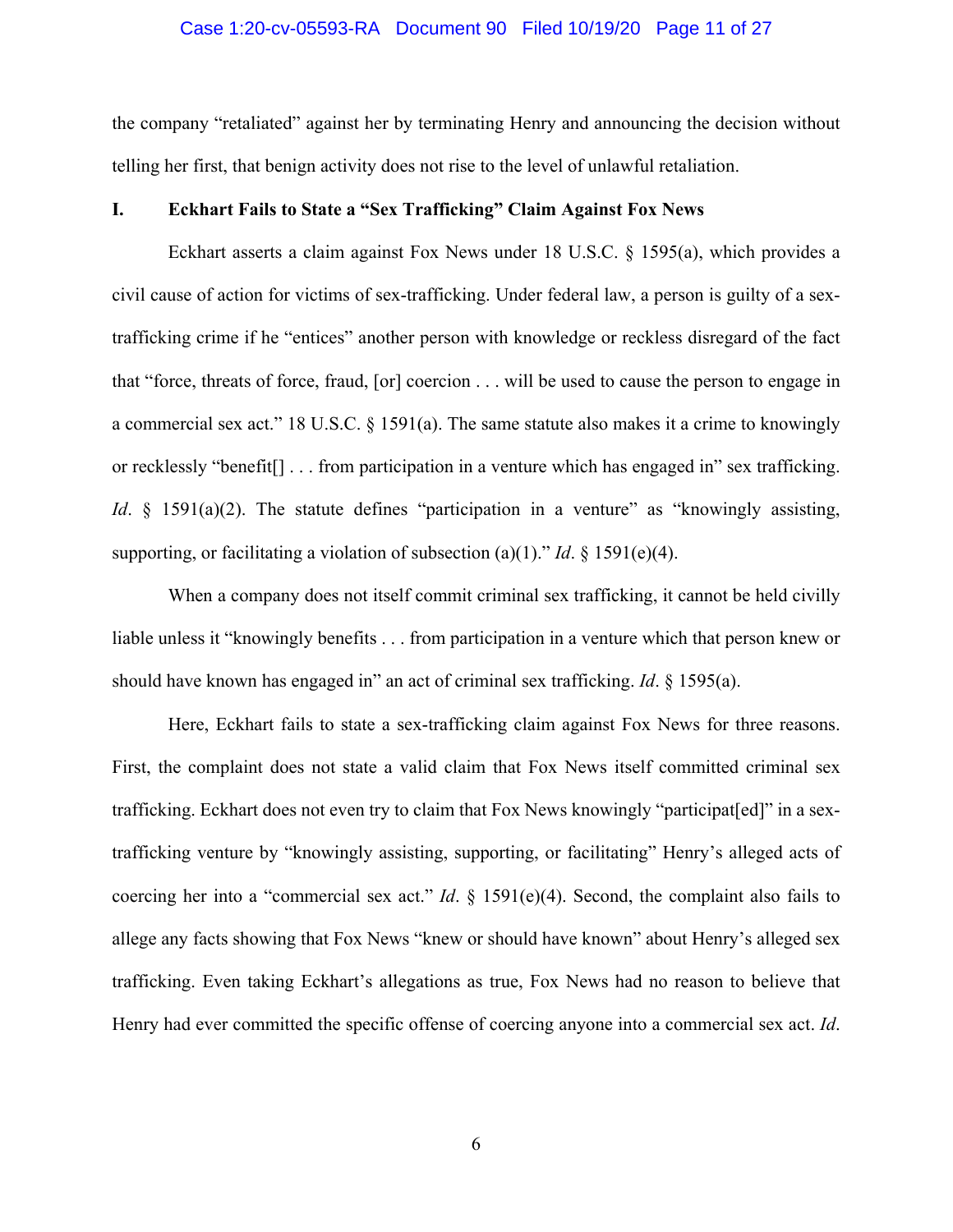## Case 1:20-cv-05593-RA Document 90 Filed 10/19/20 Page 12 of 27

§ 1595(a). And third, the complaint does not allege that Fox News "benefit[ed] . . . from" the acts of sex trafficking that Henry allegedly committed. *Id*.

#### **A. Fox News Did Not Commit Sex Trafficking**

 As a threshold matter, Fox News itself did not violate the federal criminal law against sex trafficking. A sex-trafficking crime requires knowing "participation" in a sex-trafficking venture. Dkt. 78  $\P$  91, 93. And the statute defines "participation in a venture" as "knowingly assisting, supporting, or facilitating" an act of direct sex trafficking. *Id*. § 1591(e)(4). This requires knowledge that specific unlawful means will be employed—i.e., "force, threats of force, fraud, [or] coercion"—to "cause" a victim "to engage in a commercial sex act." *Id*. § 1591(a).

 Fox News did not knowingly assist any such crime. The complaint does not allege that Fox News knew that Henry ever had (or ever would) coerce Eckhart (or anyone else) into a commercial sex act. Instead, the complaint alleges only that Fox News "paid for Mr. Henry's interstate travel and the premises where the sexual assault [against Eckhart] was committed." Dkt. 78 ¶ 94. But merely paying for Henry's travel says nothing about how Fox News could have *known about*, let alone knowingly "assisted, supported, or facilitated," Henry's alleged offense against Eckhart. Indeed, this Court rejected exactly this type of claim in *Noble v. Weinstein*, 335 F. Supp. 3d 504, 524 (S.D.N.Y. 2018). In that case, the plaintiff sued Robert Weinstein for sex-trafficking because he allegedly paid for his brother Harvey's travel to Cannes, where Harvey engaged in sex trafficking. The court rejected the claim as a matter of law. Merely paying for Harvey's travel was not enough to make Robert liable, because there were no "specific factual allegations that plausibly allege[d] Robert knew of, or participated in, Harvey's alleged violation of Section 1591 in Cannes." *Id.* So too here: there is no factual allegation showing that Fox News knowingly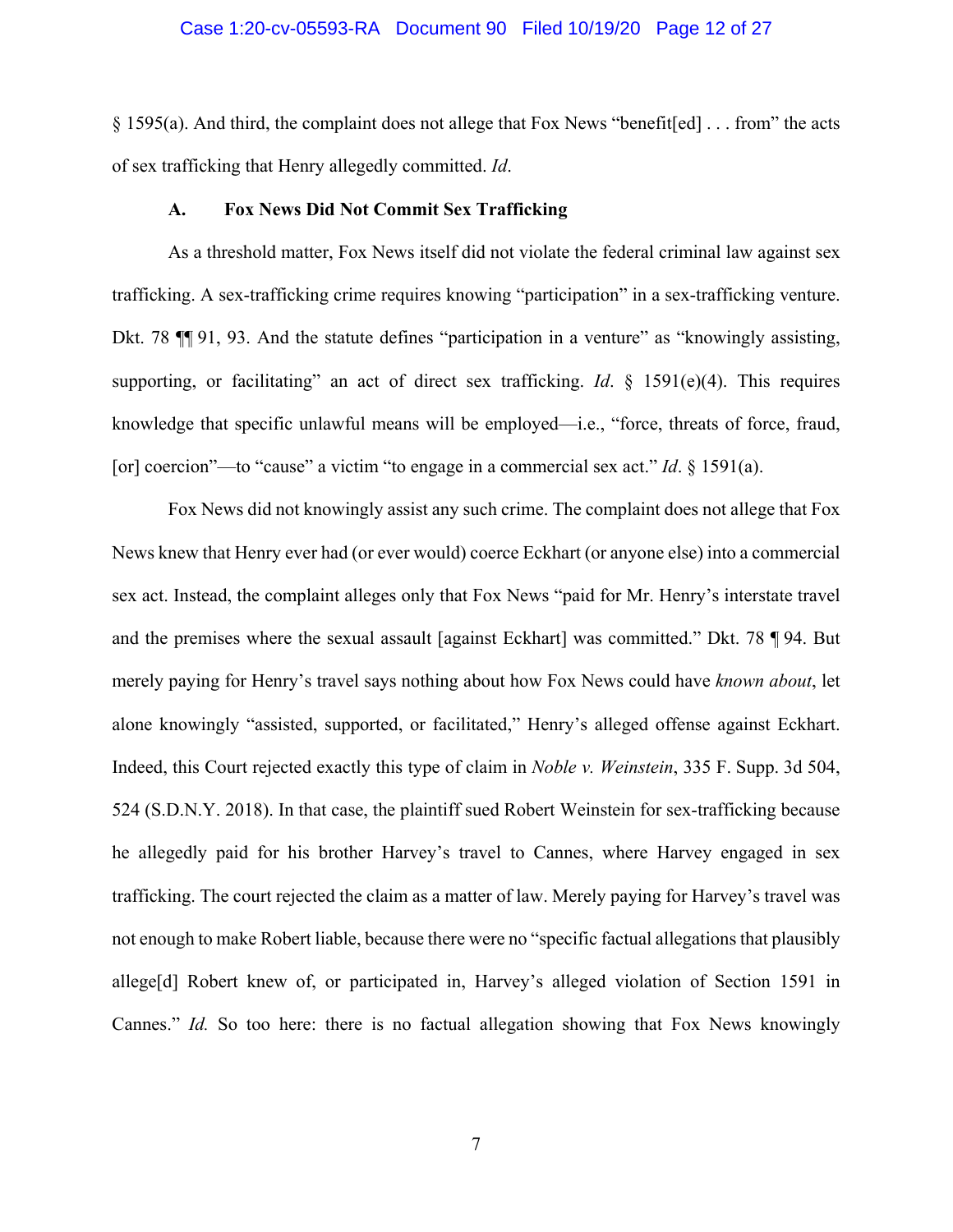## Case 1:20-cv-05593-RA Document 90 Filed 10/19/20 Page 13 of 27

facilitated Henry's alleged crimes against Eckhart in violation of  $\S$  1591(a)(1). That is dispositive. *See also United States v. Afyare*, 632 F. App'x 272, 286 (6th Cir. 2016) (unpub.).

#### **B. Fox News Had No Reason to Know About Henry's Alleged Sex Trafficking**

 When a company does not itself commit sex trafficking, it cannot be held liable unless it "knew or should have known" that it was participating in a "venture" that "has engaged in" sex trafficking. *Id*. § 1595(a). As relevant here, this requires that the company knew or should have known that the venture used "force, fraud, [or] coercion" to compel another person into a "commercial sex act." *Id*. § 1591(a). Merely showing that the company "should have been aware of some nefarious conduct" is not enough, because that does not show that the company should have known specifically "that *human trafficking* was occurring." *J. B. v. G6 Hosp., LLC*, 2020 WL 4901196, at \*10–11 (N.D. Cal. Aug. 20, 2020) (emphasis added). Indeed, even knowledge about "prostitution" does not always establish scienter regarding a federal sex-trafficking offense, because prostitution does not necessarily involve the use of *coercion* to force people into commercial sex. *Doe 4 v. Red Roof Inns, Inc*., 2020 WL 1872336, at \*3 (N.D. Ga. Apr. 13, 2020)).

 To survive a motion to dismiss, a plaintiff must allege "concrete facts" showing that a reasonable defendant would have been aware of criminal sex trafficking. *Cf*. *OffWhite Prods., LLC v. Off-White LLC*, 2020 WL 4895362, at \*4 (S.D.N.Y. Aug. 20, 2020) (citing *Bell Atl. Corp. v. Twombly*, 550 U.S. 544, 558 (2007)). This is a heavy burden. In one case, for example, the victim did not adequately allege that a hotel should have known of her trafficking even though she was raped multiple times at the hotel, including once after a middle-aged man took her to his room "in plain sight of motel staff." *J. B.*, 2020 WL 4901196, at \*2, \*10. Because the hotel did not see any indications of violence or other telltale signs of criminal trafficking, there was "an insufficient basis to infer constructive knowledge of a trafficking venture." *Id*. at \*10. Likewise, in another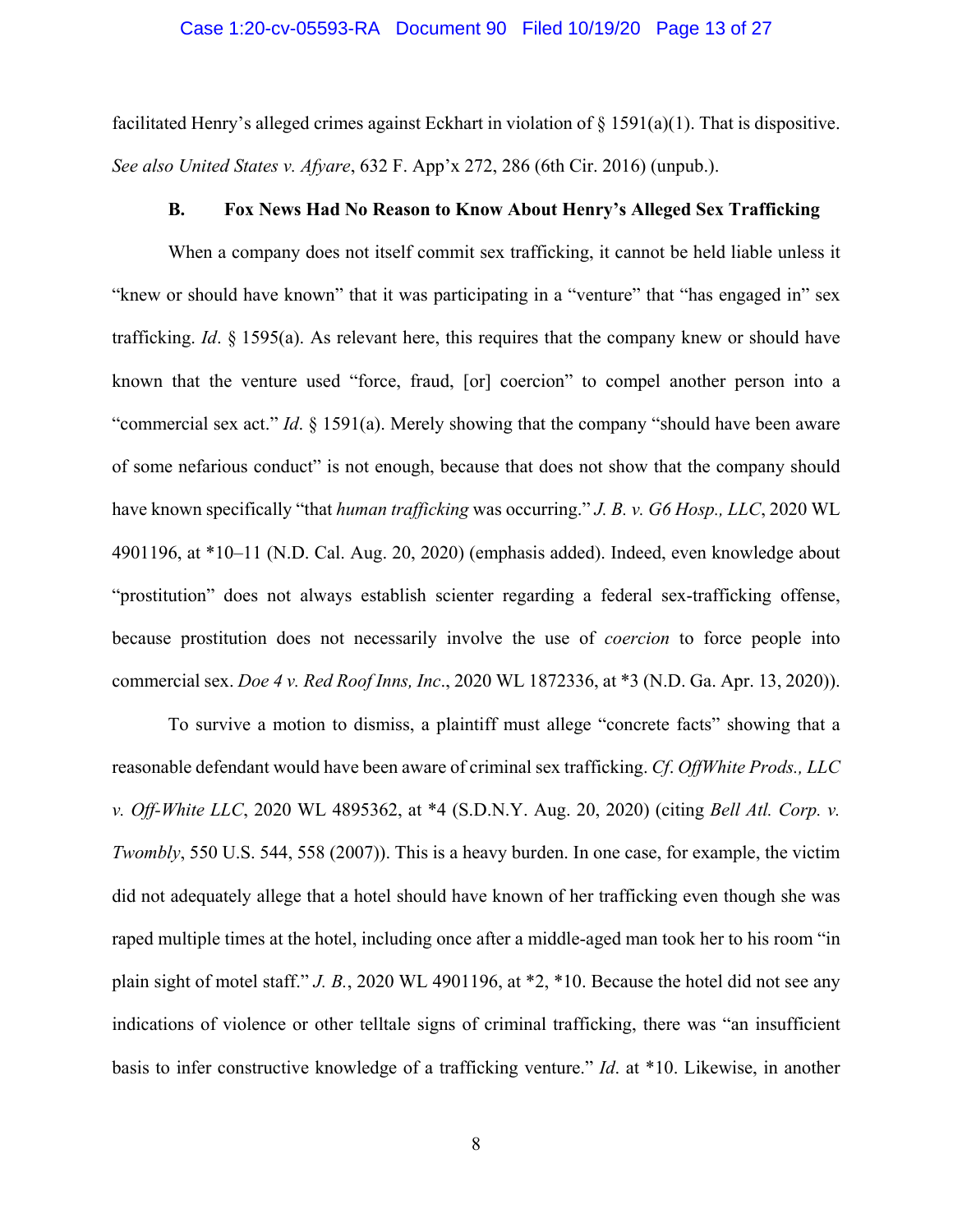## Case 1:20-cv-05593-RA Document 90 Filed 10/19/20 Page 14 of 27

case, the victim did not sufficiently allege that a hotel should have known about her trafficking even though she "repeatedly" stayed in hotel rooms; she "was arrested at Defendants' hotels' properties"; she wore "'booty shorts' to open the front lobby door for frequent male guests"; and she left "used condoms, bottles of lubricant, and boxes of condoms" in her rooms. *A.B. v. Hilton Worldwide Holdings Inc*., 2020 WL 5371459, at \*11 (D. Or. Sept. 8, 2020). Again, these allegations were not enough because they did not put the hotel on notice that the victim engaged in "commercial sex *as a result of fraud, force, or coercion*." *Id*. (emphasis added).

 In a variety of other contexts, courts have likewise recognized that it is not enough for a plaintiff to make the conclusory assertion that the defendant "should have known" about specified misconduct. *See, e.g.*, *Varga v. Gen. Elec. Co*., 2020 WL 1064809, at \*3 (N.D.N.Y. Mar. 5, 2020) (plaintiff "fail[ed] to satisfy the *Twombly* and *Iqbal* pleading standards," since "[t]he court cannot plausibly infer that defendants knew or should have known" about financial risk); *Doe v. City of N.Y.*, 2018 WL 3824133, at \*7 (E.D.N.Y. Aug. 9, 2018) (dismissing claim because plaintiff "has not pleaded factual allegations that make it plausible that the [defendant] knew or should have known of [perpetrators'] propensity to commit sexual assaults"); *Corley v. City of N.Y.*, 2017 WL 4357662, at \*11 (S.D.N.Y. Sept. 28, 2017) ("pleading that officials were apprehensive falls short of pleading that a reasonable officer should have known of a serious harm"); *Doe v. Guthrie Clinic, Ltd*., 2012 WL 531026, at \*7 (W.D.N.Y. Feb. 17, 2012) (dismissing for lack of any "credible, nonconclusory allegation that any defendant knew or should have known that [a nurse] would breach her duty of confidentiality"); *In re Citigroup Erisa Litig*., 2009 WL 2762708, at \*25 (S.D.N.Y. Aug. 31, 2009) (dismissing ERISA claim because "allegation that the [defendant] 'knew or should have known' of Citigroup's 'massive subprime exposure' is no more than a "'naked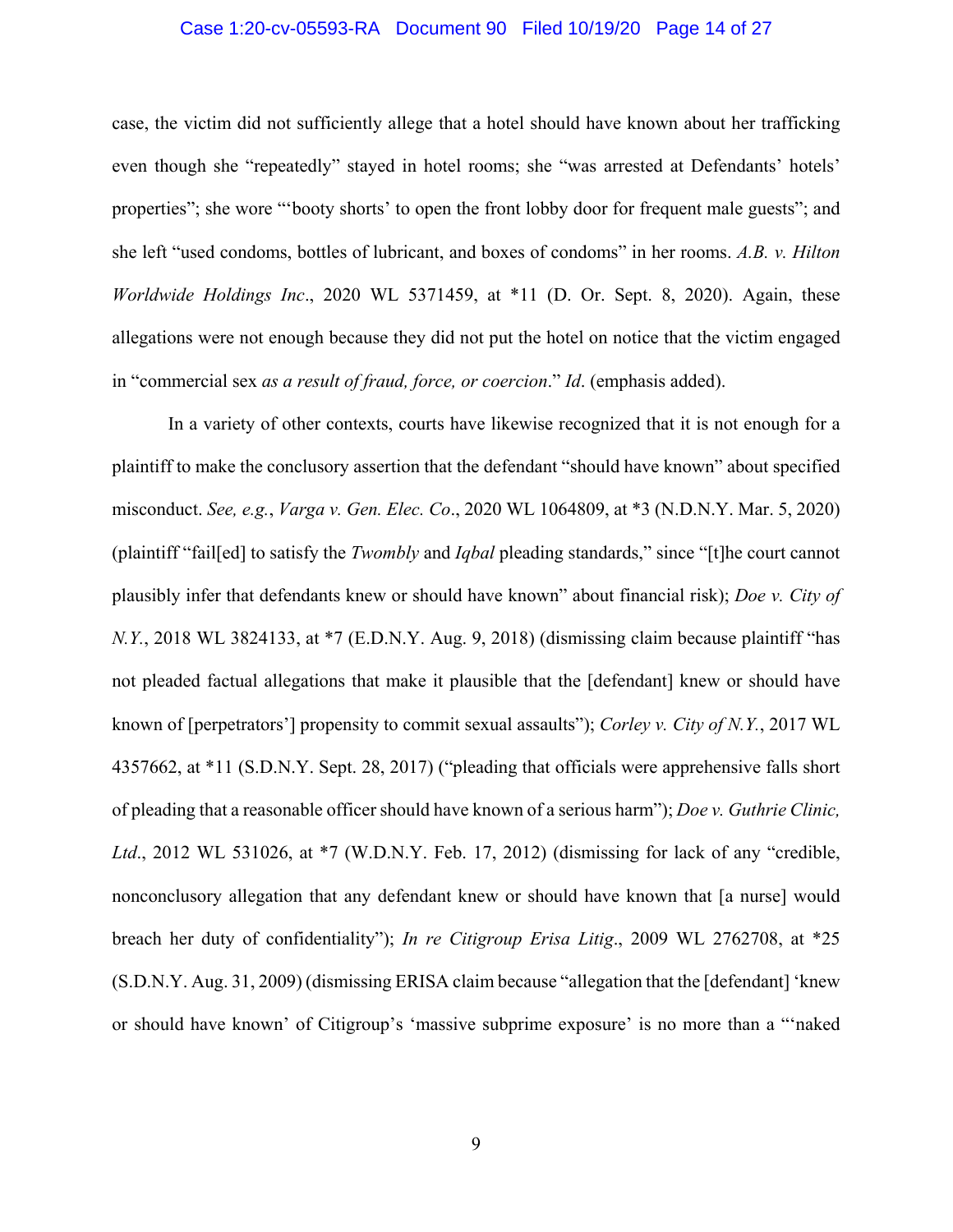## Case 1:20-cv-05593-RA Document 90 Filed 10/19/20 Page 15 of 27

assertion[ ]' devoid of 'further factual enhancement.'" (quoting *Ashcroft v. Iqbal*, 556 U.S. 662, 678 (2009), and *Twombly*, 550 U.S. at 557)).

 Here, Eckhart does not allege any facts showing that Fox News knew or should have known that Henry ever had coerced, or ever would coerce, anyone into a commercial sex act. By her own account, Eckhart did not report any of Henry's alleged misconduct for over three years. Dkt. 78 ¶¶ 50, 75. And with respect to the final incident (the alleged rape in the hotel room), Eckhart admits that she "never could have imagined" that it would happen. *Id*. ¶ 57. She does not allege any facts to explain how *Fox News* could have expected that it would happen. To the contrary, there was no way the company reasonably could have known that Henry had ever engaged in any coercive sex act until *after* Eckhart reported her allegations over three years later. And once she did, she admits that the company immediately investigated and terminated Henry within days. *Id*. ¶¶ 75–76.

 Before her alleged assault, Eckhart does not allege that Henry had ever coerced anyone into a sex act—much less a *commercial* sex act—much less that Fox News had reason to be aware of it. The closest the complaint comes is the bare allegation that Fox News supposedly "knew that Mr. Henry engaged in a pattern and practice of sexual misconduct with women" because, at some unspecified point, "multiple" unidentified "women" supposedly "complained that Mr. Henry had subjected them to sexual harassment and/or unwanted sexual messages." *Id.* ¶¶ 45, 92. There are no facts alleged to support this claim, including when the complaints were supposedly made and who at the company supposedly knew about them. But even accepting this vague and baseless assertion as true, it does not show that Fox News should have known that Henry would *commit a federal sex-trafficking offense*. Sending unwelcome sexual messages is a far cry from *coercing victims into commercial sex acts*, as § 1595(a) requires. *See J. B.*, 2020 WL 4901196, at \*10 ("[W]hile Plaintiff's allegations suggest that [defendant] quite possibly should have been aware of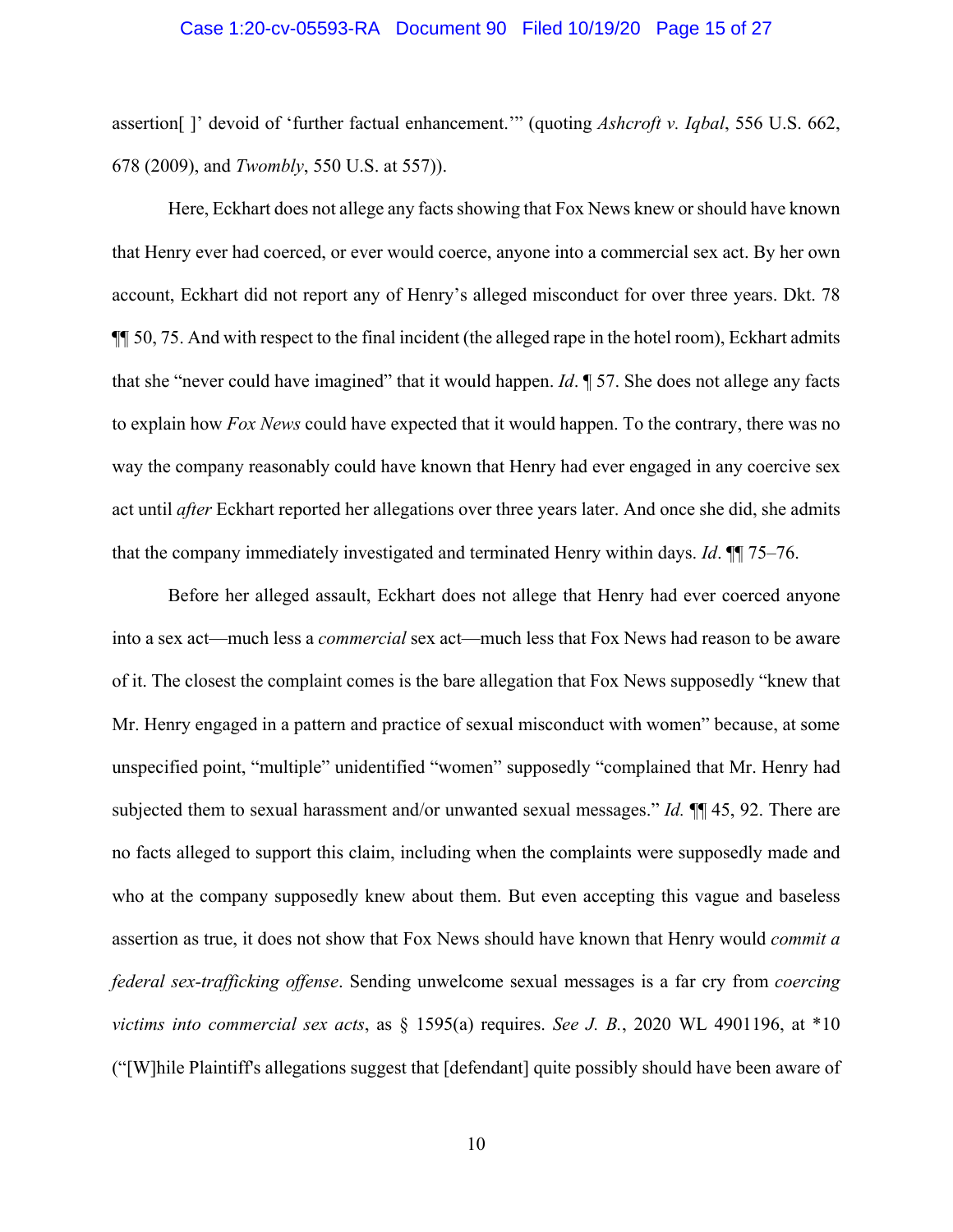## Case 1:20-cv-05593-RA Document 90 Filed 10/19/20 Page 16 of 27

some nefarious conduct, they do not suggest that [it] should have known that the venture constituted sex trafficking that violated the TVPRA.").

 In any event, even if non-sex-trafficking allegations were relevant, the complaint does not allege any concrete facts showing that Fox News learned of these allegations before Henry allegedly assaulted Eckhart. At best, the complaint asserts that the company knew about vague "misconduct" by Henry "as early as 2017." Dkt. 78 ¶ 78. But the three sexual encounters between Henry and Eckhart allegedly occurred in "2014," "September 2015," and sometime around "Valentine's Day" in "2017." *Id*. ¶¶ 20–34, 35–41, 50–62. Thus, even if non-trafficking allegations somehow could have put the company on notice of *criminal sex trafficking*, they are still irrelevant because Eckhart does not allege facts showing that they were reported before Henry assaulted her.

 In short, Eckhart's claim fails because the complaint fails to allege any facts showing that Fox News "knew or should have known" about Henry's alleged criminal sex-trafficking activity.

## **C. Fox News Did Not "Benefit From" Henry's Alleged Trafficking**

 Even if it were assumed that Fox News somehow knew or should have known that Henry was allegedly engaged in criminal sex trafficking, Eckhart's claim still fails because she fails to allege any facts showing that Fox News "benefit[ed] . . . from" participating in the trafficking. 18 U.S.C. § 1595(a). As this Court has recognized, a company cannot be held liable unless there is a causal connection between sex trafficking and some resulting "benefit[]" to the company. The "benefit" must arise from the defendant's "participation *in a sex-trafficking venture*, not participation in other activities engaged in by the sex traffickers." *Geiss v. Weinstein Co. Holdings LLC*, 383 F. Supp. 3d 156, 169 (S.D.N.Y. 2019). For example, if a defendant knowingly facilitates trafficking in exchange for money, there is a causal link because the defendant earns money as a result of the trafficking it facilitates. *Cf. Ricchio v. McLean*, 853 F.3d 553, 555–56 (1st Cir. 2017).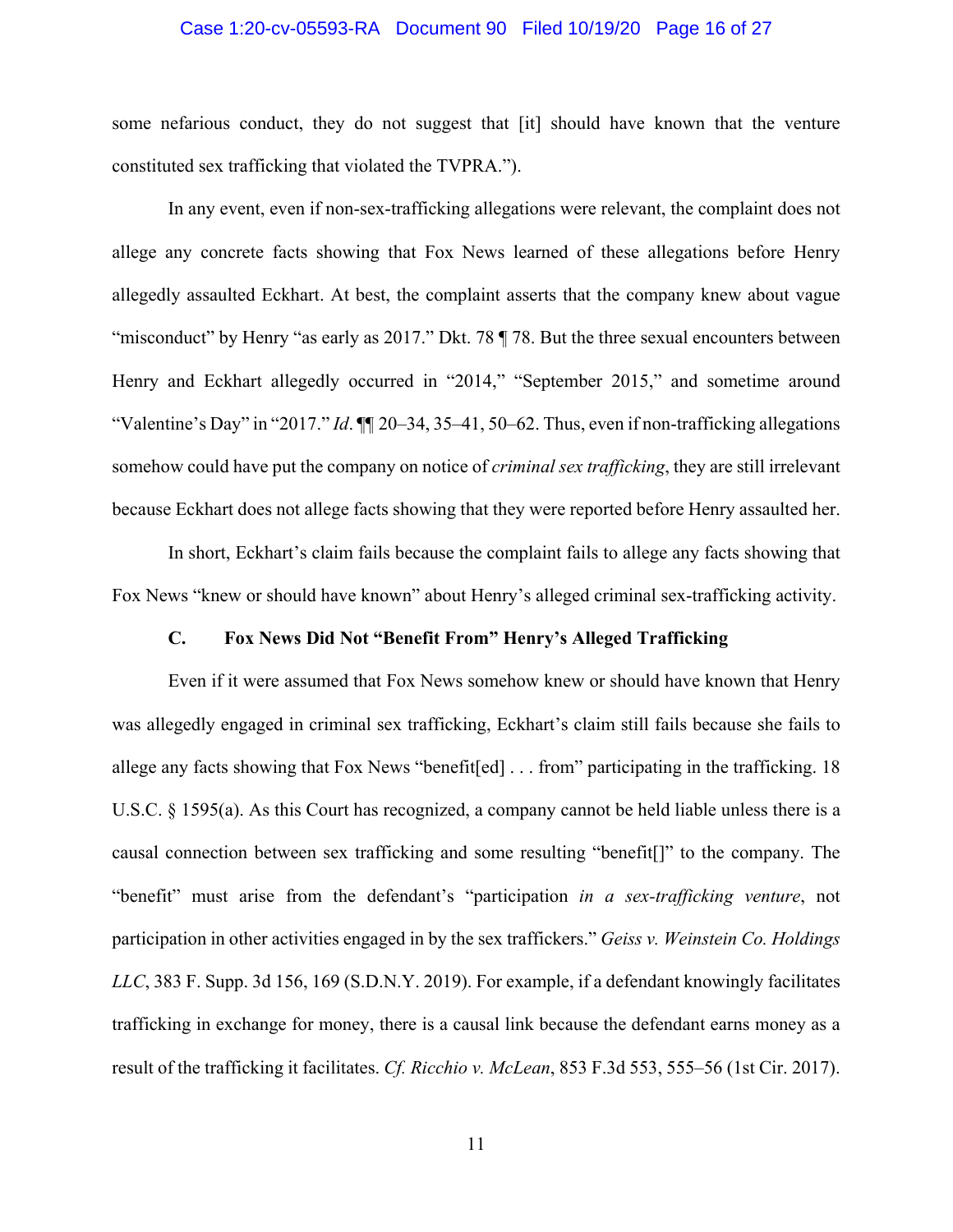## Case 1:20-cv-05593-RA Document 90 Filed 10/19/20 Page 17 of 27

The defendant can thus be held liable due to the "causal relationship between affirmative conduct furthering the sex-trafficking venture and receipt of a benefit." *Geiss*, 383 F. Supp. 3d at 169.

 By contrast, a company cannot be held liable merely for employing a person who engages in sex trafficking, if the company obtains *no benefit whatsoever* from the unlawful trafficking activity. In *Geiss*, for example, the court considered a claim against the Weinstein Company, which allegedly benefited from participating in a venture with Harvey Weinstein by employing him as a filmmaker while he was engaged in sex trafficking. The court rejected the claim. Although Weinstein's "movies and influence generated revenue" for the company, and the company *de facto* facilitated his trafficking activity, the company did not benefit in any way "from" his trafficking. *Id*. The "controlling question" was whether Weinstein benefited the company "*because of* [the company's] facilitation of [his] sexual misconduct." *Id*. The answer was no. The fact that he was engaged in unlawful sex trafficking did nothing to help the company. To the contrary, he benefited the company "*in spite of* his alleged predations," not "*because of*" them. *Id*. at 169–70.

 The same is true here. Based on the allegations in the complaint, Fox News simply employed Ed Henry and benefited from his services as a reporter and television co-anchor. The company did not benefit in any way from any of his alleged sex-trafficking acts, which he allegedly committed without the company's knowledge—and to the company's obvious *detriment*. Eckhart alleges only that Fox News "received value from Mr. Henry's services and benefited financially from his continued employment." Dkt. 78 ¶ 91. And she claims that Fox News benefited "because it allowed Mr. Henry to continue to appear on Fox News and co-anchor shows, which resulted in Fox News continuing to make money." *Id*. ¶ 96. But this does not establish the "controlling" point that Henry benefited Fox News *because of* his alleged sex trafficking. *Geiss*, 383 F. Supp. 3d at 169. To the contrary, the benefits that Henry provided were unrelated to his "alleged predations."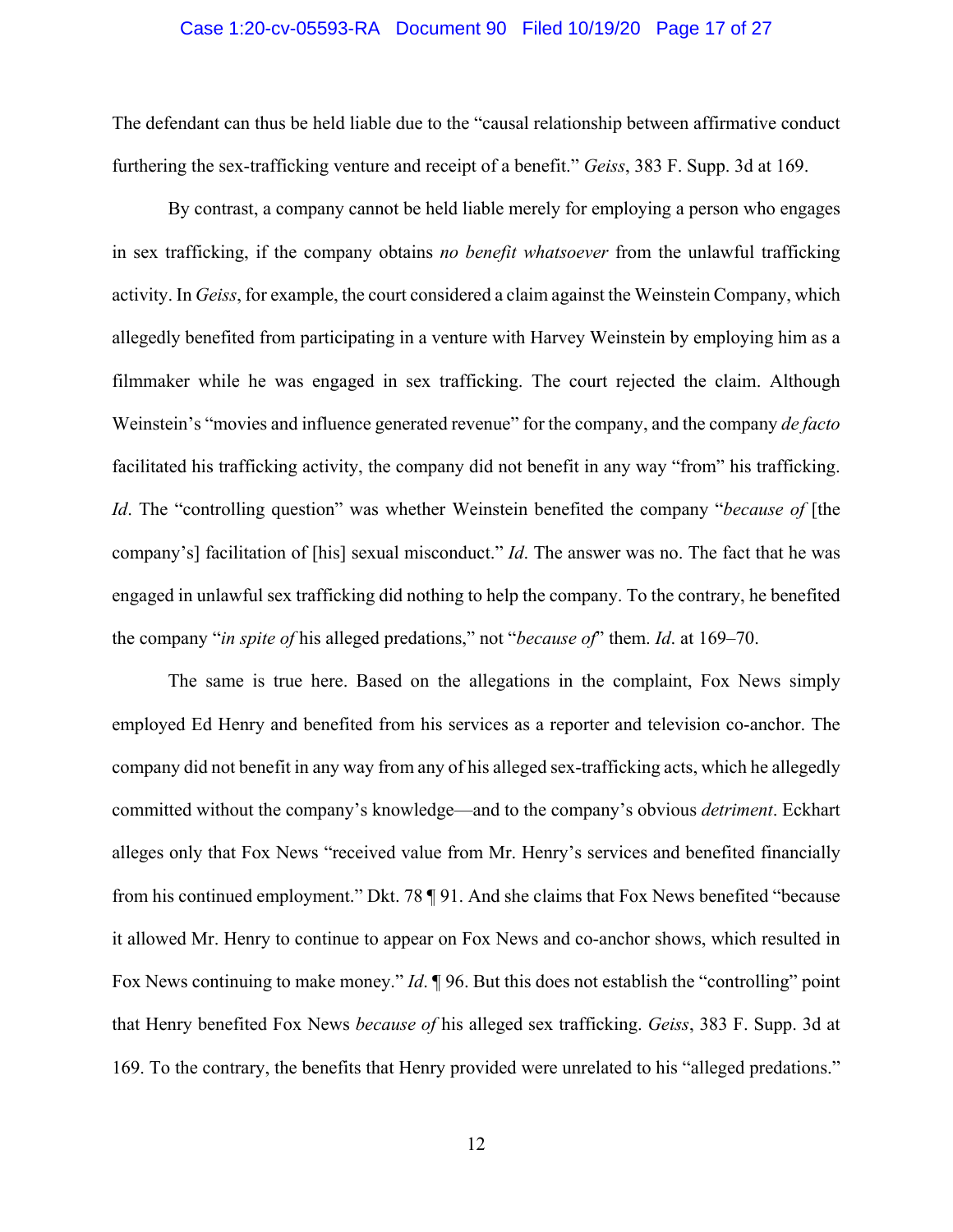## Case 1:20-cv-05593-RA Document 90 Filed 10/19/20 Page 18 of 27

*Id.* at 169–70. Thus, even accepting the complaint's allegations as true, Fox News did not "benefit[] . . . from" the alleged sex trafficking, and cannot be liable for that reason.

#### **II. Eckhart's Harassment Claims Are Time-Barred**

 Eckhart's harassment claims against Fox News are time-barred because she did not file them until more than three years after Henry allegedly harassed her. Under Title VII, "a plaintiff must file administrative charges with the EEOC within 300 days of the alleged discriminatory acts." *Flaherty v. Metromail Corp*., 235 F.3d 133, 136 n.1 (2d Cir. 2000) (citing 42 U.S.C. § 2000e- $5(e)(1)$ ). And "[i]n general, the statute of limitations under the NYSHRL and the NYCHRL is three years." *Sotomayor v. City of N.Y.*, 862 F. Supp. 2d 226, 248−49 (E.D.N.Y. 2012), *aff'd*, 713 F.3d 163 (2d Cir. 2013); N.Y. C.P.L.R. § 214(2); N.Y.C. Admin. Code § 8-502(d). As the Second Circuit has recognized, "a statute of limitations defense may be decided on a Rule 12(b)(6) motion if the defense appears on the face of the complaint." *Thea v. Kleinhandler*, 807 F.3d 492, 501 (2d Cir. 2015). And here, the complaint makes clear that Eckhart filed her claims too late.

 As noted above, the harassing conduct that Eckhart alleges consists of three sexual encounters, along with sexually explicit messages that he sent around the same time. The last encounter (the rape allegedly committed by Henry in his hotel room) occurred "at some point" in 2017 following an exchange of text messages around "Valentine's Day," which makes it February or March 2017 at the latest. Dkt. 78 ¶¶ 50–62. But Eckhart did not file suit until July 20, 2020. *See* Dkt. 1. It is thus clear that her claims are time-barred. She filed more than two years after the expiration of the 300-day filing period under Title VII. And she filed several months after the expiration of the three-year period under the NYCHRL, and the NYSHRL.

 If the court has any doubt on the time bar, it should direct Eckhart to amend her complaint to specify the dates of her allegations. It would be pointless and inefficient to go through costly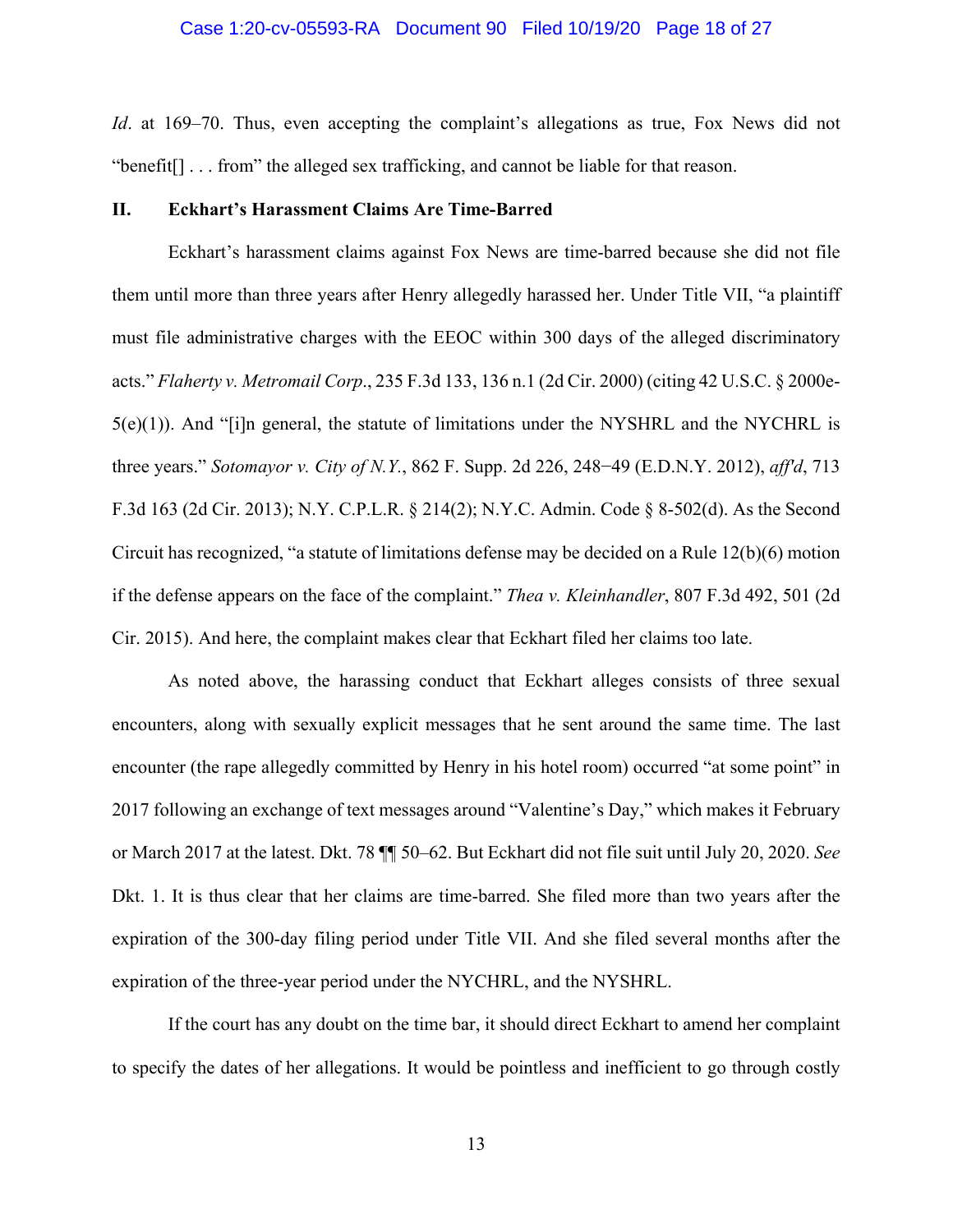## Case 1:20-cv-05593-RA Document 90 Filed 10/19/20 Page 19 of 27

discovery on this, since the critical dates are entirely within Eckhart's own knowledge. *Cf. Medina v. Waste Connections of N.Y., Inc.*, 2019 WL 3532048, at \*4 (S.D.N.Y. Aug. 2, 2019) (Abrams, J.) ("The Court notes that several allegations . . . fail to provide dates, making it difficult to determine whether or not they are barred by the statute of limitations. Accordingly, if Plaintiff opts to amend his complaint, he must provide specific dates for allegations in order for the Court to determine whether they are timely.").

 The continuing-violation doctrine cannot revive Eckhart's time-barred claims because she does not allege any continuous course of related conduct within the limitations period. *See McGullam v. Cedar Graphics, Inc*., 609 F.3d 70, 77 (2d Cir. 2010); *see also Taylor v. City of N.Y.*, 207 F. Supp. 3d 293, 309 n.10 (S.D.N.Y. 2016) (Abrams, J.) ("For hostile work environment claims, courts apply the same standard for a continuing violation under Title VII, § 1981, NYSHRL, and NYCHRL."). By her own account, Eckhart did not have any interaction with Henry for more than a year and a half after the alleged rape in early 2017. And even then, Henry's alleged comments were entirely non-sexual in nature. After Eckhart saw him in the office on "October 5, 2018," he e-mailed her asking, "Why'd you turn away today?" Dkt. 78 ¶ 68. He then sent her a message three weeks later stating "YO!" *Id*. ¶ 69. And he later sent her another message showing a football player doing "the Heisman pose." *Id*. ¶ 70.

 Not only were these comments non-sexual in nature, but they were far too remote in time to be part of a single continuing course of conduct stretching back to the alleged sexual encounters in 2014, 2015, and 2017. *See McGullam*, 609 F.3d at 78 (continuing-violation doctrine did not apply where the only comment within the limitations period took place almost a year later and was "not lewd," though it may have been offensive); *Annunziata v. Int'l Bhd. of Elec. Workers Local Union # 363*, 2018 WL 2416568, at \*14 (S.D.N.Y. May 29, 2018) (no continuing violation because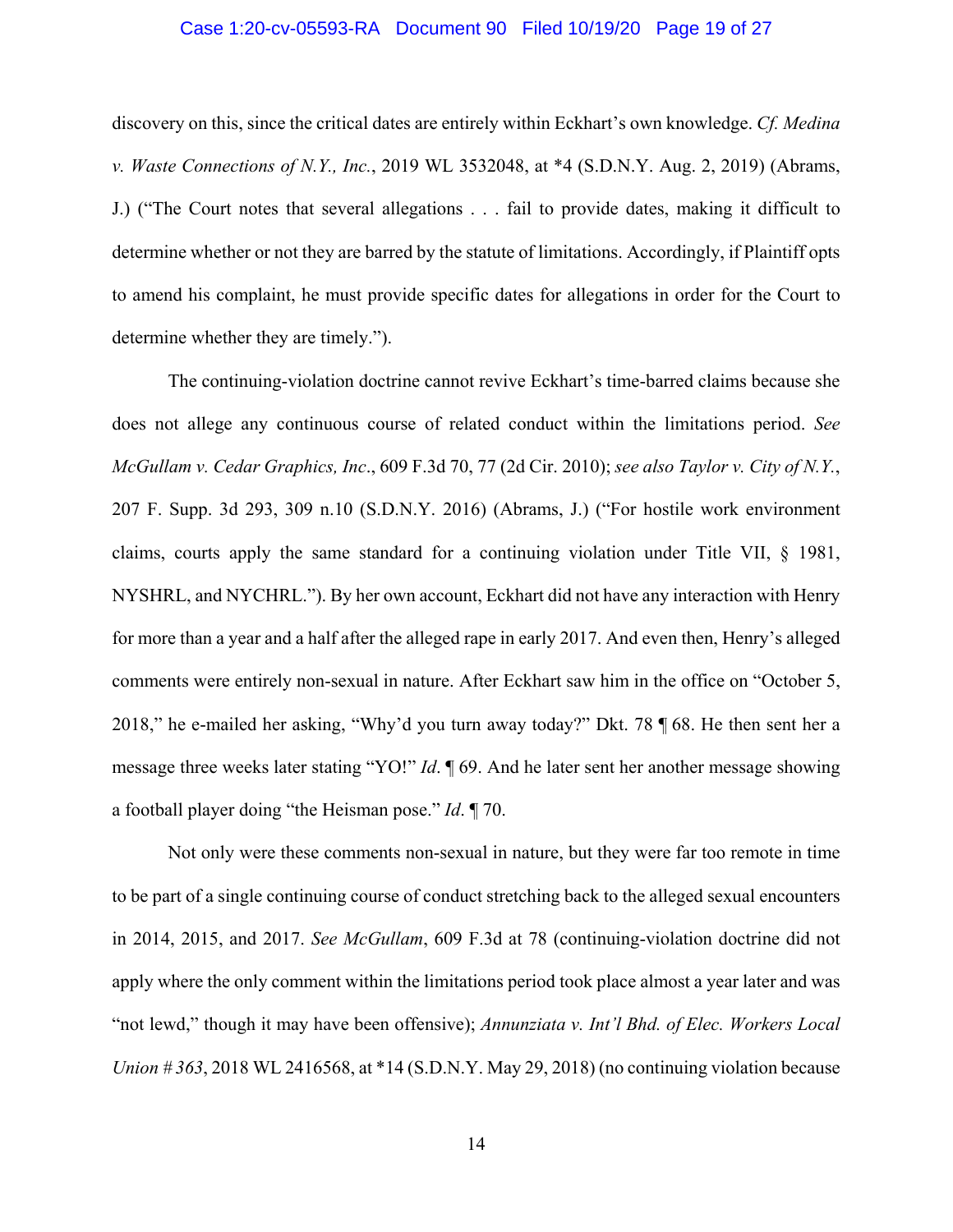## Case 1:20-cv-05593-RA Document 90 Filed 10/19/20 Page 20 of 27

"[t]he pre-limitations harassing behavior was largely sexual in nature," whereas the defendant's comments during the limitations period were not).

## **III. Eckhart's Title VII Claims Are Barred For Failure to Exhaust Administrative Remedies**

Even assuming Eckhart had timely filed a Title VII charge with the EEOC, she cannot pursue her Title VII claim in court because she has not exhausted the statutory pre-filing requirements. In particular, the statute does not allow a plaintiff to file suit in court unless 180 days have passed since the filing of a charge with the EEOC, or the EEOC has investigated the charge and dismissed it. In this case, however, neither requirement has been met. Eckhart did not file her EEOC charge until July or August, which means that the 180-day period will not expire until January or February. And because the EEOC admittedly did not conduct any investigation of her EEOC charge, that failing precludes the agency from issuing a valid right-to-sue letter.

Under Title VII, a private plaintiff may not file suit in court unless she first files a charge with the EEOC to give the agency a chance to investigate and decide whether to bring its own enforcement proceeding. Accordingly, a "civil action may be brought" by the plaintiff only if the agency has "dismissed" the charge or has not filed a civil action "within one hundred and eighty days." 42 U.S.C. § 2000e-5(f)(1). The statute does not allow the agency to dismiss a charge without investigating. To the contrary, the agency has a mandatory duty to investigate first: After a charge is filed, the agency "*shall* make an investigation thereof." *Id*. ¶ 2000e-5(b) (emphasis added). And only then, "[i]f the Commission determines *after such investigation* that there is not reasonable cause to believe that the charge is true, it shall dismiss the charge." *Id*. (emphasis added). The statutory scheme thus gives effect to Congress's intention that the EEOC should have primary responsibility for investigating and prosecuting alleged violations of Title VII, and that "recourse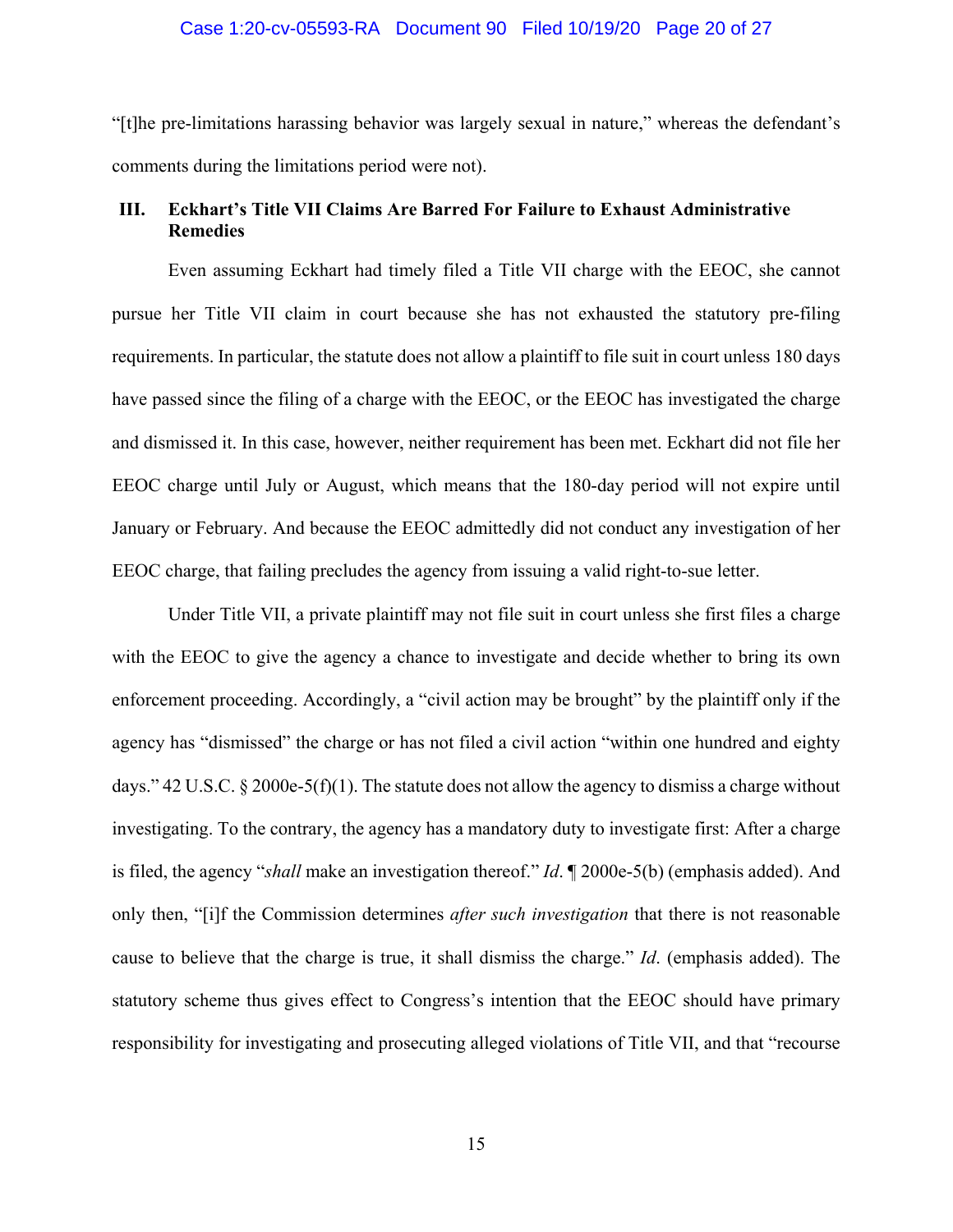## Case 1:20-cv-05593-RA Document 90 Filed 10/19/20 Page 21 of 27

to the private lawsuit will be the exception and not the rule." *Martini v. Fed. Nat'l. Mortg. Ass'n*, 178 F.3d 1336, 1346 (D.C. Cir. 1999).

Despite the clear statutory text, the EEOC has purported to "authorize[] itself" to issue early right-to-sue letters *before* the agency has conducted any investigation and *before* the 180 day period expires. *Gibb v. Tapestry, Inc*., 2018 WL 6329403, at \*4 (S.D.N.Y. Dec. 3, 2018). But the "plain language" of Title VII bars this practice. *Id*. at \*6. "The EEOC cannot, by its own hand, abrogate its congressional mandate." *Id.* Accordingly, if the 180-day period has not expired and the EEOC has not conducted any investigation, then the issuance of "an early right-to-sue letter presents 'a jurisdictional deficiency requiring suspension and a remand of plaintiff's Title VII claims to the EEOC.'" *Id.* at \*5 (citation omitted); *see also Hardy v. Lewis Gale Med. Ctr., LLC*, 377 F. Supp. 3d 596, 607–11 (W.D. Va. 2019) (surveying cases and holding that "the EEOC's regulation is invalid and the Title VII claims of those Plaintiffs who received right-to-sue letters from the EEOC in fewer than 180 days must be remanded to the EEOC").

Here, the EEOC did not issue a valid right-to-sue letter because the 180-day period has not yet run and the agency did not conduct any investigation of Eckhart's charges. By Eckhart's own account, she did not decide to pursue her claims until around July 2020. Dkt. 1 ¶ 43. Thus, even assuming she immediately filed her EEOC charges in July or August, the 180-day period would not expire until January or February 2021. Although the EEOC issued an early right-to-sue letter on September 15 (Dkt. 78 ¶ 4), that letter is invalid because the 180-day period had not yet expired and there is no indication that the agency conducted any investigation as required by law. This type of early and perfunctory right-to-sue letter is unlawful and does not satisfy the administrativeexhaustion requirements that Title VII imposes. *See Tapestry*, 2018 WL 6329403 at \*6, and *Martini*, 178 F.3d at 1346. Eckhart's Title VII claims are thus premature.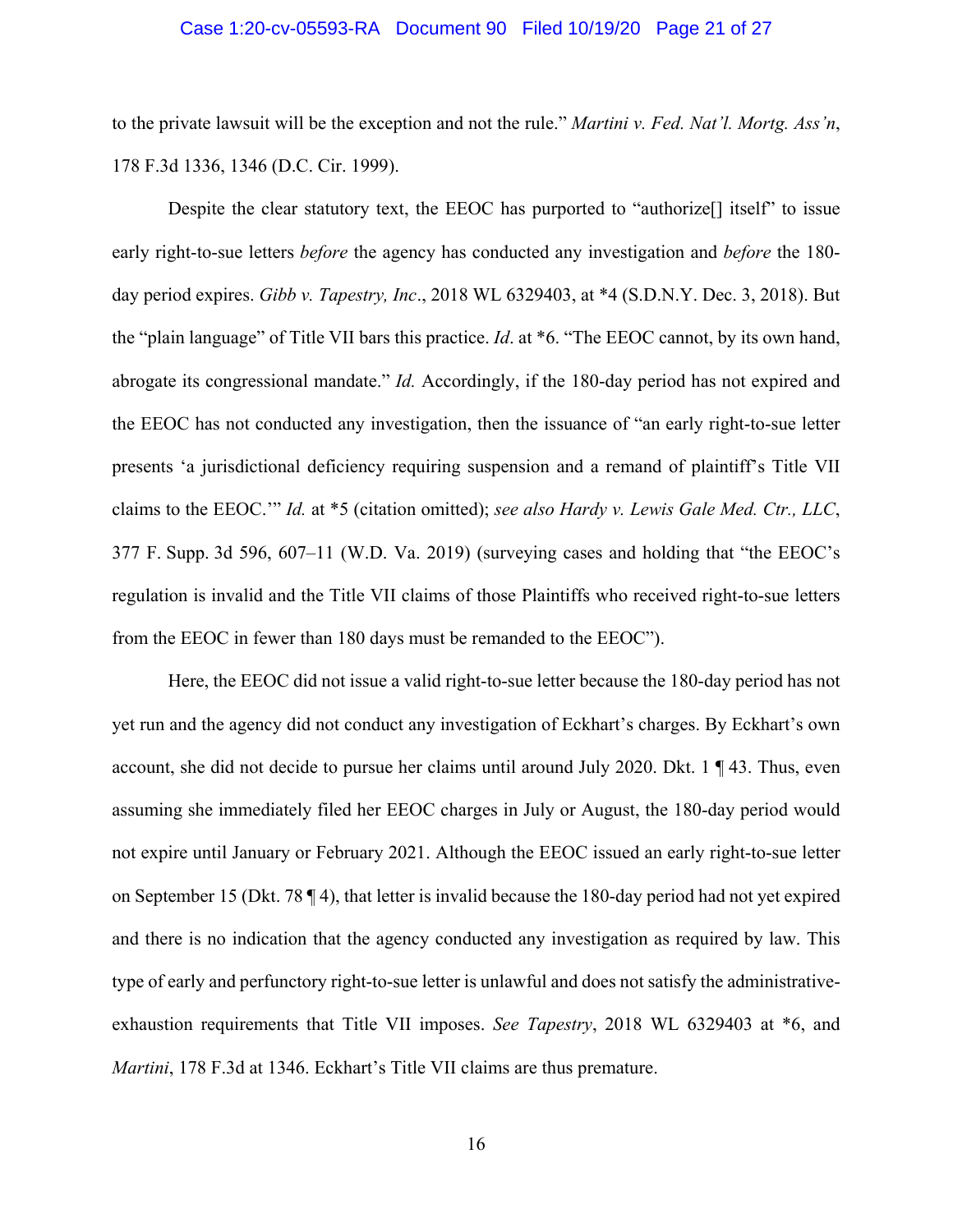## **IV. Henry's Alleged Harassment Cannot Be Imputed to Fox News**

 Even assuming Eckhart's claims are somehow not time-barred, she fails to state a claim that Fox News can be held liable for any of Henry's alleged harassment. It is well established that an employee's harassing conduct cannot be imputed to an employer under the NYCHRL except in three limited circumstances: (1) "where the offending employee 'exercised managerial or supervisory responsibility'" over the victim; (2) "where the employer knew of the offending employee's unlawful discriminatory conduct and acquiesced in it or failed to take 'immediate and appropriate corrective action'"; and (3) "where the employer 'should have known' of the offending employee's unlawful discriminatory conduct yet 'failed to exercise reasonable diligence to prevent it.'" *Zakrzewska v. New Sch.*, 14 N.Y.3d 469, 479 (2010), quoting N.Y.C. Admin. Code § 8- 107(13)). *See also Erasmus v. Deutsche Bank Ams. Holding Corp*., 2015 WL 7736554, at \*8 & n.14 (S.D.N.Y. Nov. 30, 2015) (recognizing that the grounds for imputation are even narrower under Title VII and the NYSHRL). Here, Eckhart does not allege facts that bring her claims within any of these three categories.

*First*, Eckhart does not allege that Henry was her manager or supervisor. To the contrary, the Complaint alleges that another individual, Brad Hirst, was Eckhart's "supervisor." Dkt. 78 ¶ 72. Henry never even worked with Eckhart, much less supervised her, because they were based in different cities and worked on different shows on different networks. He worked in Washington as a "[c]orrespondent" and "co-anchor" on shows that aired on the Fox News Channel. *Id*. ¶¶ 20, 71. And she worked in New York on *The Claman Countdown*, a show on Fox News Channel's sister network, the "Fox Business Network." *Id*. ¶¶ 11, 19. Their first contact was through a private message on Twitter, an outside means of communication. *Id*. ¶ 21. Fox News thus cannot be liable for Henry's alleged conduct on the theory that he exercised supervisory authority over Eckhart.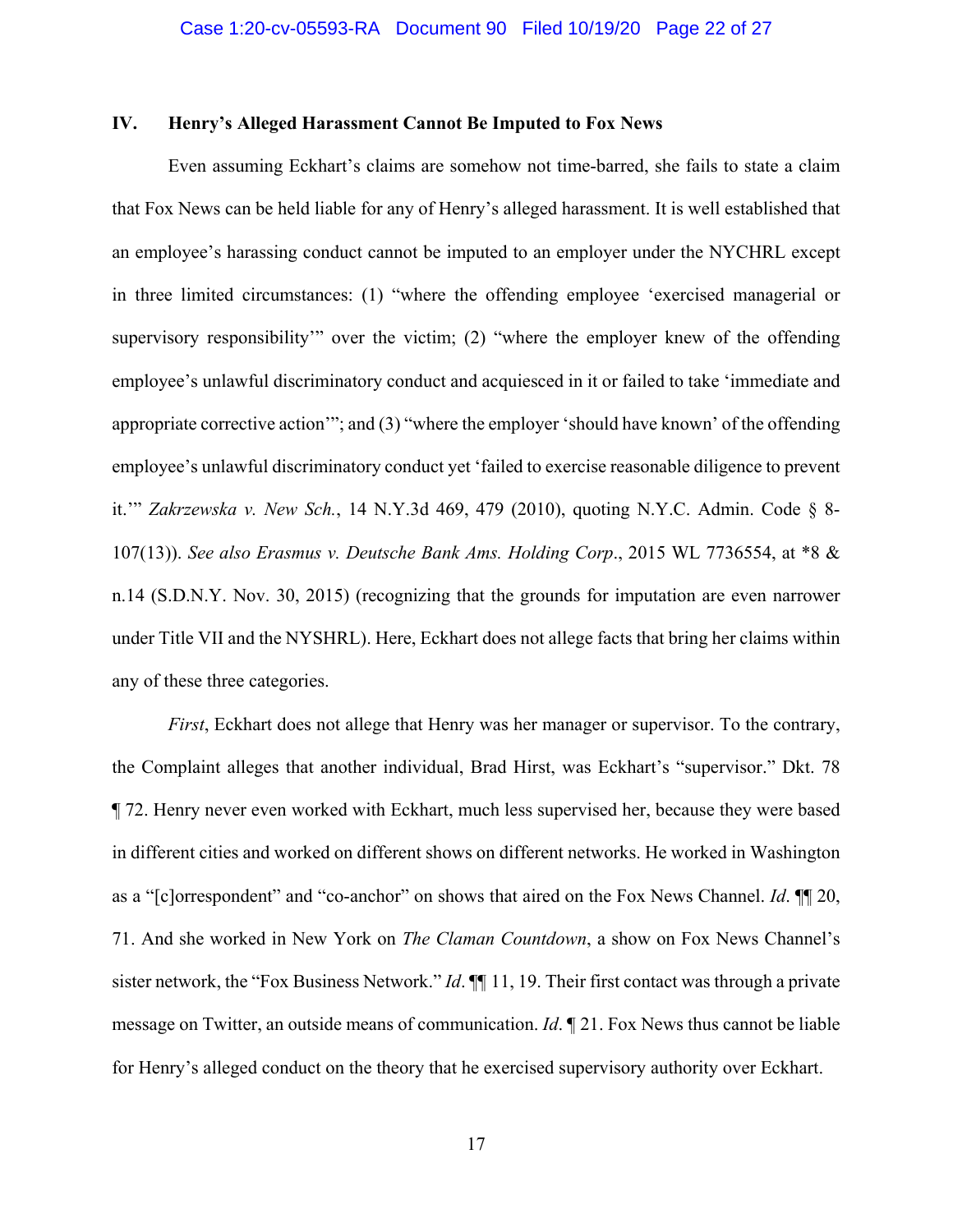## Case 1:20-cv-05593-RA Document 90 Filed 10/19/20 Page 23 of 27

*Second*, the complaint also does not allege that Fox News had any knowledge of Henry's alleged misconduct against Eckhart until more than three years after it occurred. As noted above, Henry committed the last act of alleged harassment against Eckhart in early 2017, and she did not report it to the company until thirteen days after she was informed she would be terminated in June 2020. *Id.* ¶¶ 54, 75. Once she reported it, the company immediately investigated and terminated Henry's employment within days. *Id*. **[1]** 75–76. Fox News thus cannot be held liable for Henry's alleged misconduct based on the theory that the company knew about it and failed to prevent it.

*Third*, the complaint does not allege any facts to suggest that Fox News should have known about Henry's harassment of Eckhart. As noted, the alleged harassment occurred in 2014, 2015, and early 2017. *Id.* ¶¶ 20–34, 35–41, 50–62. But the complaint fails to allege any facts showing that Fox News received any allegations of similar sexual misconduct by Henry before he allegedly harassed Eckhart. Instead, the complaint points out that the company knew in "May 2016" that Henry "engaged in an affair with a Las Vegas stripper." *Id.* ¶¶ 42–43. But that affair was not unlawful, nor did it occur in the workplace. Otherwise, the complaint makes only the vague and baseless allegation that, at some unspecified time, "multiple" unidentified "women" supposedly "complained that Mr. Henry had subjected them to sexual harassment and/or unwanted sexual messages." *Id*. ¶ 45. But this vague allegation is inadequate under *Iqbal* and *Twombly*. It does not offer any concrete supporting facts such as who the women were, when they complained, or who at the company knew about the complaints. Much less does it allege that the other incidents involved anything like the severe misconduct alleged here, as would have been required to put the company on notice that Henry might commit *violent assault and rape*. The complaint thus fails to show that Fox News should have known that Henry might commit the type of abuse Eckhart alleges. And the company cannot be held liable for misconduct it had no reason to expect.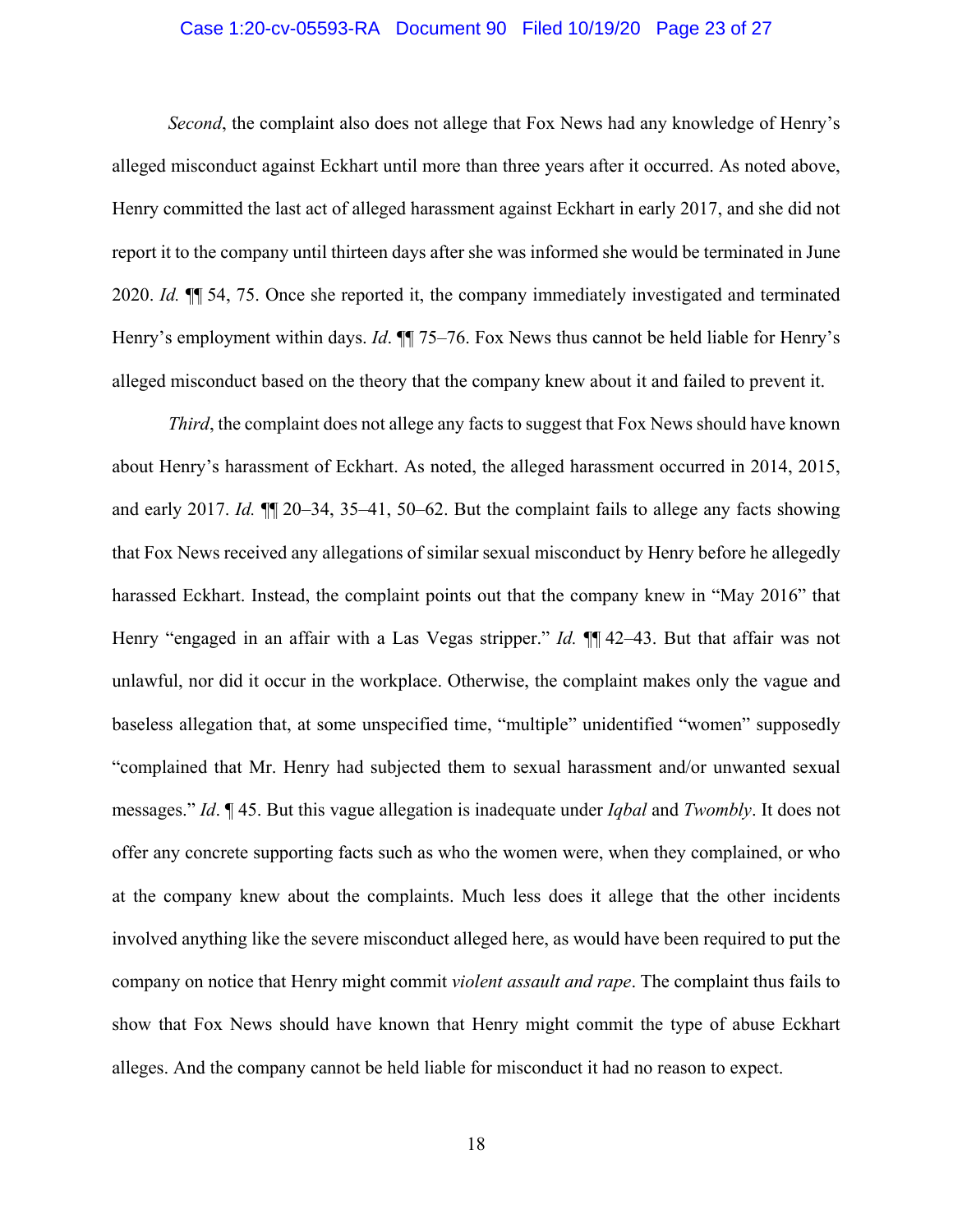## **V. Eckhart Fails to State a Retaliation Claim**

 Eckhart fails to state a retaliation claim because she does not allege that she was fired for engaging in any protected activity. Although she alleges that Henry began harassing her in 2014, she does not allege that she reported his alleged misconduct until 13 days *after* Fox News informed her that it was terminating her employment in June 2020. Dkt. 78 ¶¶ 74–75. Thus, if anything, it could be inferred that she brought her claims against the company to retaliate for being fired, but not the other way around.

 Under Title VII, as well as the NYSHRL and the NYCHRL, a plaintiff cannot bring a retaliation claim unless she can show that she suffered an adverse action for engaging in "protected activity." *Scott-Robinson v. City of N.Y.*, 2016 WL 7378775, at \*3 (S.D.N.Y. Dec. 15, 2016). Under all three statutes, protected activity is any "action taken to protest or oppose statutorily prohibited discrimination." *Id*. (quoting *Fernandez v. Windmill Distrib. Co*., 159 F. Supp. 3d 351, 367 (S.D.N.Y. 2016) (applying standard to NYCHRL and NYSHRL claims)). Thus, importantly, "complain[ing] of an employment practice" is not protected unless the plaintiff "reasonably believes [it] violates the law." *Id*.

 It is not a protected activity to "complain[] about poor treatment in the workplace that is unrelated to any trait" protected by the anti-discrimination laws. *Evert v. Wyo. Cnty. Cmty. Health Sys*., 2017 WL 1832051, at \*6 (W.D.N.Y. May 8, 2017). For example, "generalized complaints of unfair treatment" are not protected. *McGullam v. Cedar Graphics, Inc*., 2008 WL 3887604, at \*9 (E.D.N.Y. Aug. 20, 2008), *aff'd*, 609 F.3d 70 (2d Cir. 2010). Nor is it a protected activity to complain about "rude words" or an "improper tone" in the workplace, because such complaints are not based on any "reasonable inference of unlawful discrimination," and therefore do not lead a "[defendant] to understand that [race or gender were] the nature of" the complaint. *Garcia v.*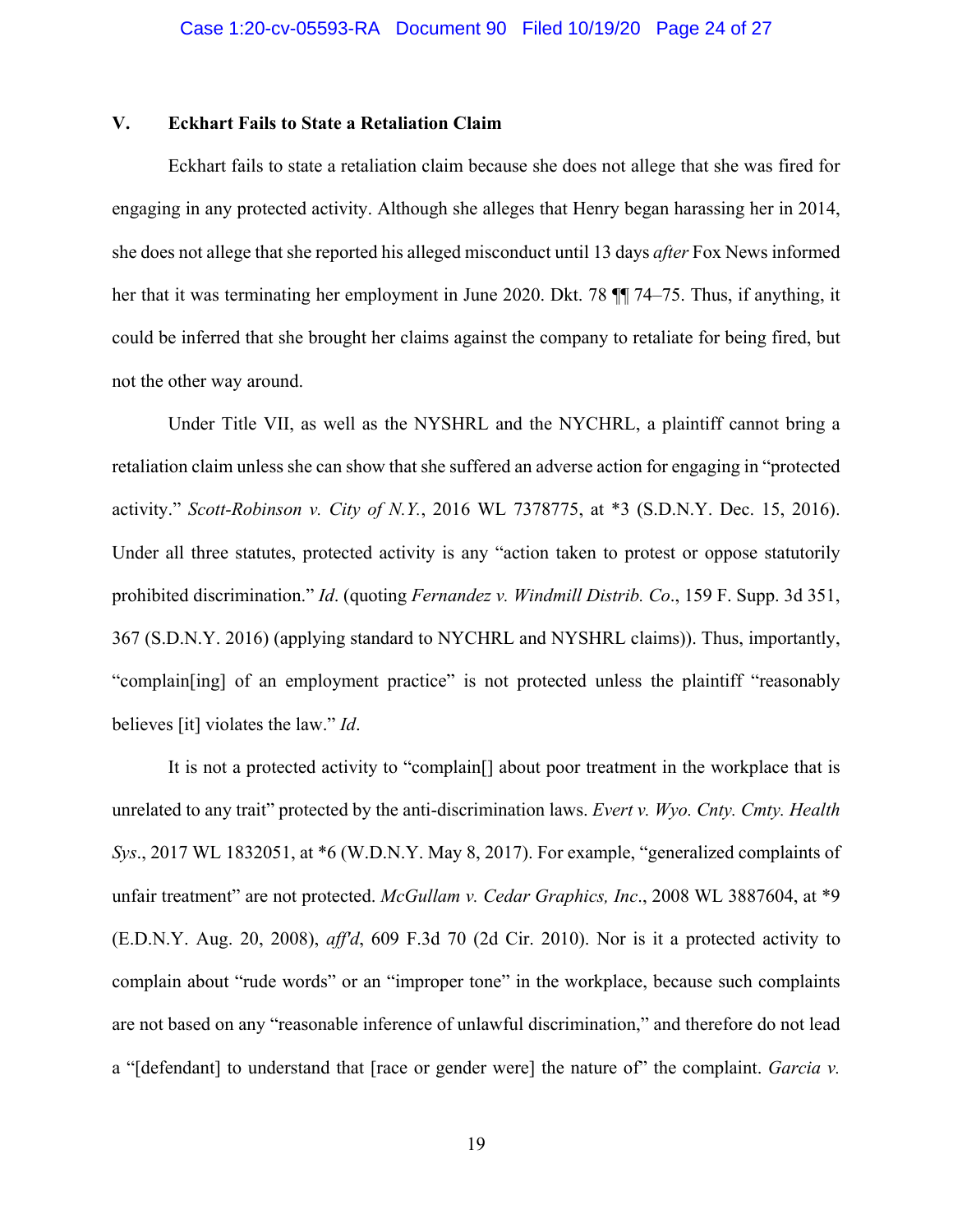### Case 1:20-cv-05593-RA Document 90 Filed 10/19/20 Page 25 of 27

*Coll. of Staten Island*, 2012 WL 3930448, at \*7 (E.D.N.Y. July 31, 2012), *report and recommendation adopted*, 2012 WL 3929985 (E.D.N.Y. Sept. 10, 2012).

 Eckhart does not allege that she engaged in any protected activity that caused Fox News to fire her. According to her complaint, Henry began harassing her in 2014 but she did not inform the company about it until shortly after she was fired six years later. Fox News informed her that it was terminating her employment on June 12, 2020, and she reported her allegations against Henry shortly thereafter on June 25. Dkt. 78 ¶¶ 74–75. Before that time, she does not allege that she ever reported any misconduct that she reasonably believed to be unlawful discrimination.

 To be sure, Eckhart does allege that she complained in general terms to her supervisor in February 2020 that she was "experiencing a toxic work environment at Fox News." *Id.* ¶ 72. But she conspicuously does *not* allege that this complaint about a "toxic environment" had anything to do with Henry or was related to her gender in any way. And it is clear that she had many complaints about her work environment that had nothing to do with unlawful discrimination: she alleges that she was "belittled and mistreated" and subject to "frequent yelling and berating" from show staff. *Id*.  $\P$ [14–16. But while this alleged "poor treatment" could be called "rude" and "unfair," it was not plausibly discriminatory, and thus complaining about it does not qualify as a "protected activity." *Garcia*, 2012 WL 3930448, at \*7; *Evert*, 2017 WL 1832051, at \*6; *McGullam*, 2008 WL 3887604, at \*9.

 Accordingly, because Eckhart does not allege that she engaged in protected activity before she was fired, she fails to state a retaliation claim. *See Benzinger v. Lukoil Pan Americas, LLC*, 447 F. Supp. 3d 99, 127 (S.D.N.Y. 2020) (dismissing NYSHRL and NYCHRL retaliation claims where plaintiff did not "suggest that the alleged adverse action post-dated, must less was caused by, the vague complaints about discrimination she claims to have made"); *Wilcox v. Cornell Univ.*,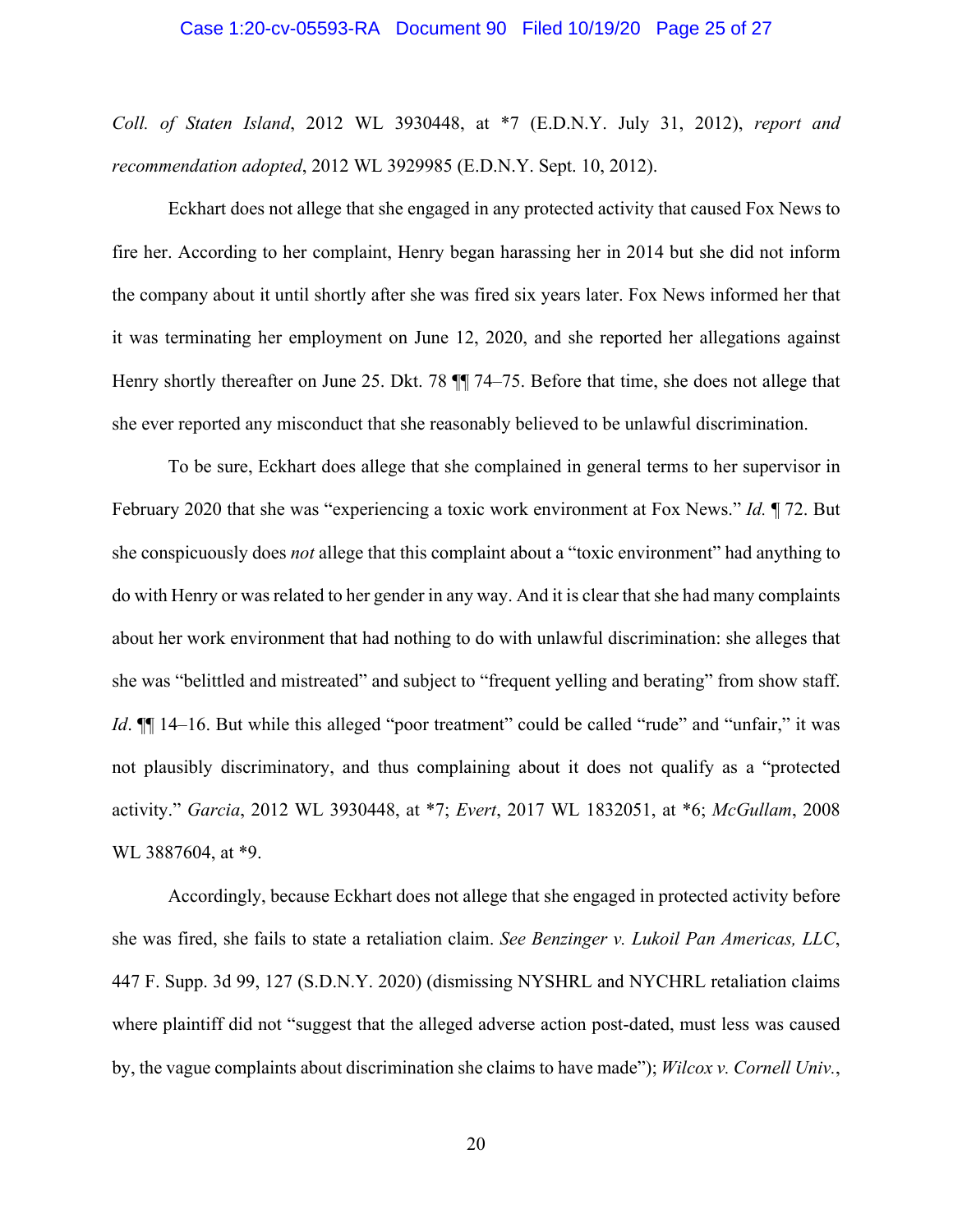## Case 1:20-cv-05593-RA Document 90 Filed 10/19/20 Page 26 of 27

986 F. Supp. 2d 281, 287–88 (S.D.N.Y. 2013) (dismissing NYCHRL, NYSHRL, and Title VII retaliation claims, noting that "[b]ecause th[e] adverse action took place before Plaintiff engaged in any protected activity, she cannot establish a causal link between her termination and her complaints"); *Davis-Bell v. Columbia Univ.*, 851 F. Supp. 2d 650, 685 (S.D.N.Y. 2012) (dismissing NYCHRL and NYSHRL retaliation claims "because the complaint and Defendants' response all occurred *before* Plaintiff first engaged in protected activity") (emphasis in original).

 Perhaps recognizing this problem, Eckhart tries to claim that Fox News retaliated against her *after* she reported Henry's alleged harassment on June 25, by which point she had already been fired. Specifically, she asserts that the company "retaliat [ed]" against her by "terminating Mr. Henry" and sending around an "internal memo" about his termination without even "notifying [her]" ahead of time, leaving her "to learn of this decision from the media and Twitter." Dkt. 78 ¶¶ 81, 83. But this does not plausibly constitute unlawful retaliation against Eckhart.

 As a matter of law, unlawful retaliation does not occur unless the employer takes some adverse action, which (at the very least under the NYCHRL) must be "reasonably likely to deter a person from engaging in [a protected activity]." *Ramirez v. Michael Cetta Inc.*, 2020 WL 5819551, at \*20 (S.D.N.Y. Sept. 30, 2020). Neither is true here. Fox News obviously did not take any adverse employment action against Eckhart after she complained on June 25, because it had already fired her on June 12. And even more clearly, the company's decision to investigate Henry and then terminate him is not "reasonably likely" to "deter" anyone from reporting unlawful harassment. Eckhart does not explain how the company's decision to terminate the person she accused of misconduct caused her any harm whatsoever. Nor does she claim that the internal memo announcing Henry's termination even mentioned her name, much less said anything negative about her that could plausibly be construed as retaliatory conduct. Far from engaging in retaliation, the